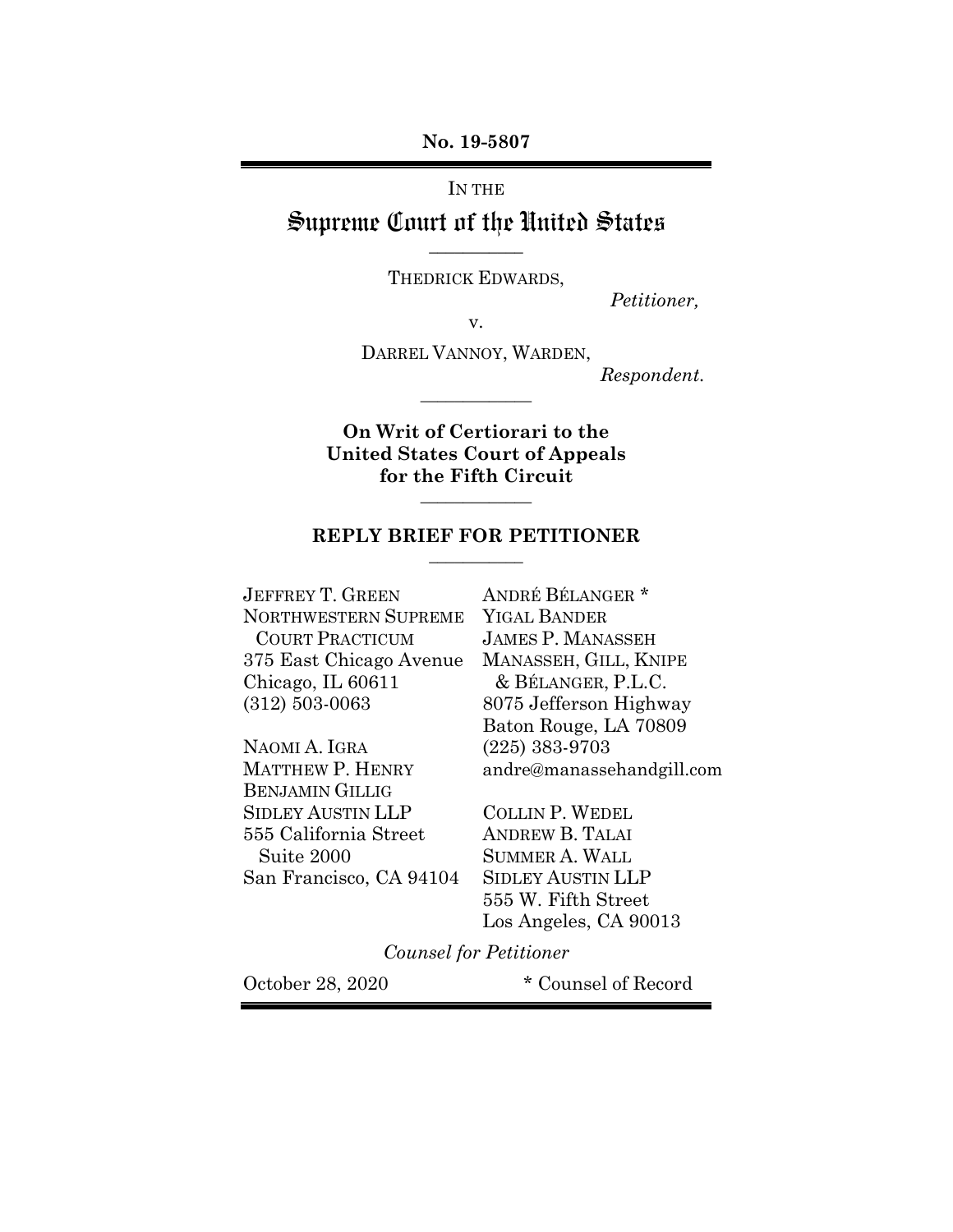# **RULE 29.6 STATEMENT**

The Rule 29.6 disclosure statement in the brief for petitioner remains accurate.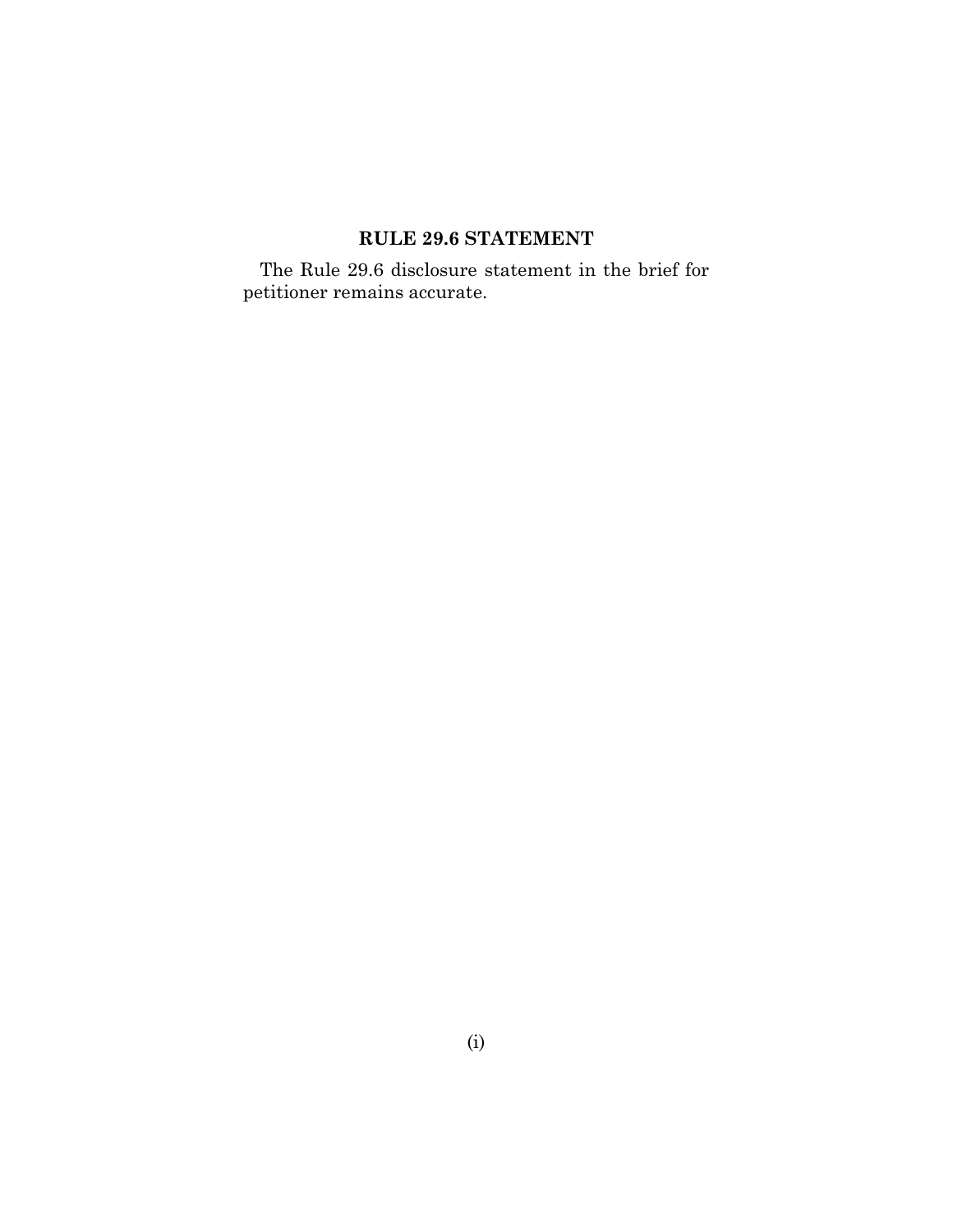# TABLE OF CONTENTS

|--|

|                                                                                                                            | $\dot{1}$      |
|----------------------------------------------------------------------------------------------------------------------------|----------------|
|                                                                                                                            | iii            |
|                                                                                                                            | $\mathbf{1}$   |
|                                                                                                                            | $\overline{2}$ |
| I. RAMOS DID NOT ANNOUNCE A NEW<br>RULE OF CONSTITUTIONAL CRIMI-                                                           | $\overline{2}$ |
| II. IF RAMOS ANNOUNCED A NEW RULE,<br>IT IS A UNIQUE WATERSHED RULE                                                        | 8              |
| A. Ramos altered our understanding of a<br>bedrock procedural element essential to<br>the fairness of criminal proceedings | 8              |
| B. Jury unanimity is necessary to prevent<br>an impermissibly large risk of legally                                        | 10             |
| C. Louisiana's minimal finality interests<br>do not negate the watershed status of                                         | 15             |
| III. AEDPA DOES NOT BAR RETROACTIVE                                                                                        | 19             |
|                                                                                                                            | 22             |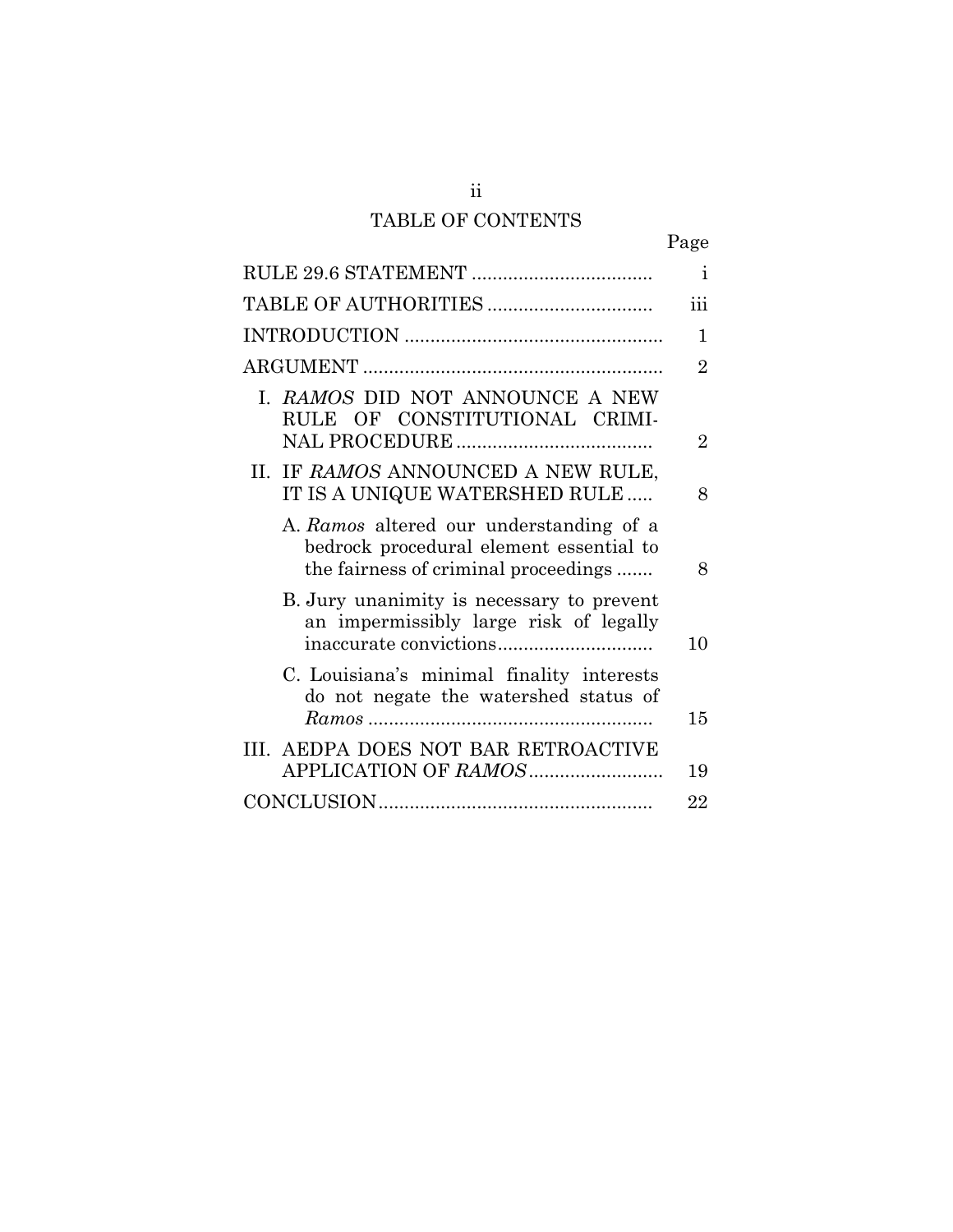# TABLE OF AUTHORITIES CASES Page

iii

| Apprendi v. New Jersey, 530 U.S. 466                                                                                           |                |
|--------------------------------------------------------------------------------------------------------------------------------|----------------|
| $(2000)$                                                                                                                       | 6              |
| Balzac v. Porto Rico, 258 U.S. 298                                                                                             |                |
|                                                                                                                                | 9              |
| Betts v. Brady, 316 U.S. 455 (1942)                                                                                            | 8              |
| Bousley v. United States, 523 U.S. 614                                                                                         |                |
|                                                                                                                                | 10             |
| Chaidez v. United States, 568 U.S. 342                                                                                         |                |
|                                                                                                                                |                |
| Descamps v. United States, 570 U.S. 254                                                                                        |                |
|                                                                                                                                | 11             |
| DeStefano v. Woods, 392 U.S. 631 (1968)                                                                                        |                |
|                                                                                                                                | 4              |
| Duncan v. Louisiana, 391 U.S. 145                                                                                              |                |
|                                                                                                                                | $\overline{4}$ |
|                                                                                                                                |                |
|                                                                                                                                | 19             |
| Gideon v. Wainwright, 372 U.S. 335                                                                                             |                |
|                                                                                                                                | 8, 9           |
| Graham v. Collins, 506 U.S. 461 (1993)                                                                                         | 3              |
| Greene v. Fisher, 565 U.S. 34 (2011)                                                                                           | 20             |
| Holland v. Florida, 560 U.S. 631 (2010)                                                                                        | 21             |
| Horn v. Banks, 536 U.S. 266 (2002) (per                                                                                        |                |
|                                                                                                                                | 19             |
|                                                                                                                                |                |
|                                                                                                                                | 3              |
| Jones v. United States, 527 U.S. 373                                                                                           |                |
|                                                                                                                                | 14             |
| King v. St. Vincent's Hosp., 502 U.S. 215                                                                                      |                |
|                                                                                                                                | 21             |
| Lambrix v. Singletory, 520 U.S. 518                                                                                            |                |
| $\begin{tabular}{c} (1997) \dots 1997 \\\hline Magwood & v. \ \ \mathit{Patters} on, \ \ 561 \quad U.S. \ \ 320 \end{tabular}$ | 3, 6           |
|                                                                                                                                |                |
|                                                                                                                                | 21             |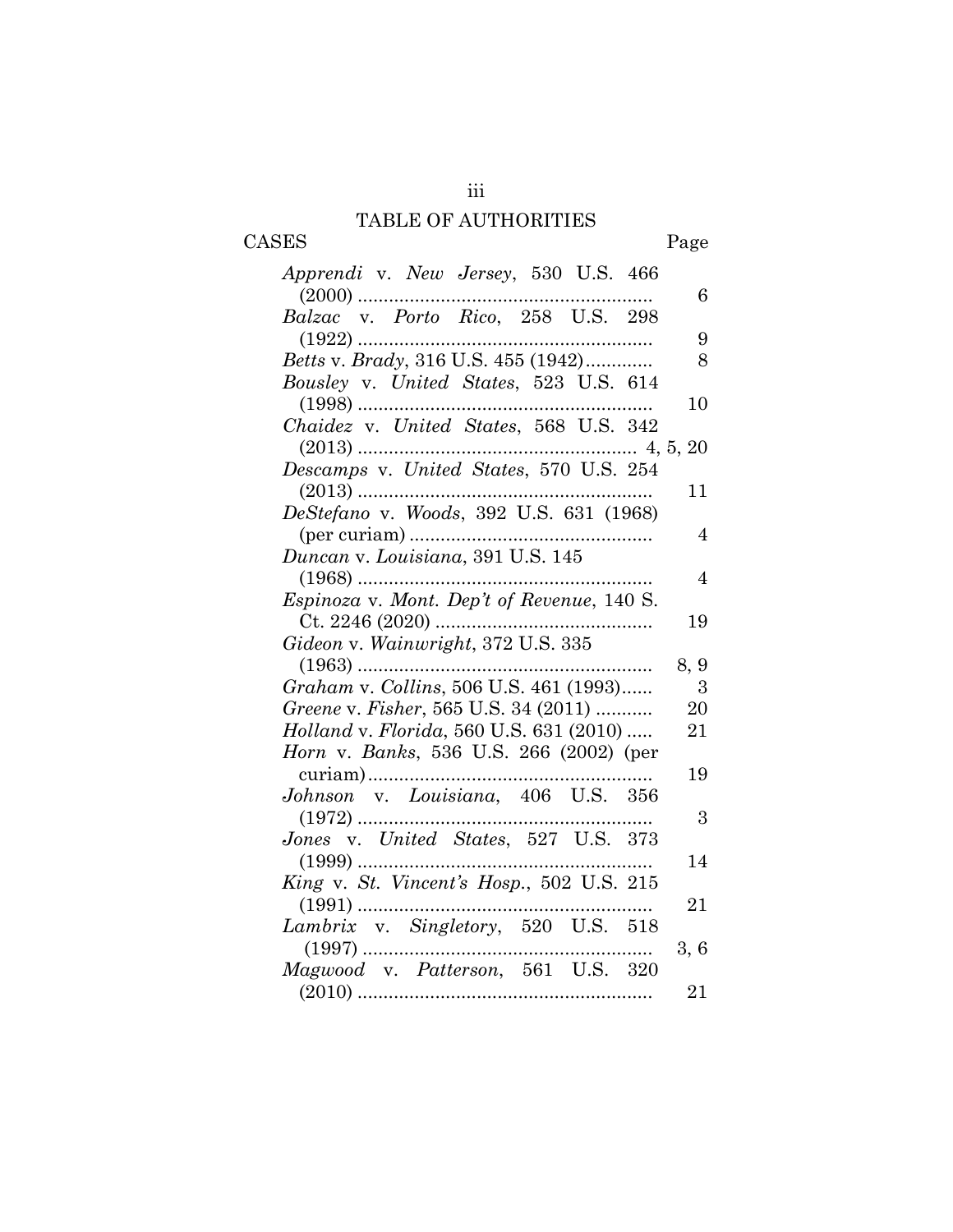| Malloy v. Hogan, 378 U.S. 1 (1964)                           | 4              |
|--------------------------------------------------------------|----------------|
| Marks v. United States, 430 U.S. 188                         |                |
| McDonald v. Chicago, 561 U.S. 742                            | 3              |
|                                                              |                |
|                                                              | 6, 7           |
| McGirt v. Oklahoma, 140 S. Ct. 2452                          | 6              |
|                                                              |                |
|                                                              |                |
|                                                              | 21             |
| Montgomery v. Louisiana, 136 S. Ct. 718                      |                |
|                                                              | 21             |
| Muhleisen v. Ieyoub, 168 F.3d 840 (5th Cir.                  |                |
|                                                              | 21             |
| Ramos v. Louisiana, 140 S. Ct. 1390                          |                |
|                                                              |                |
| Rauf v. State, 145 A.3d 430 (Del. 2016)                      | 7              |
| <i>Rice v. State, 532 A.2d 1357 (Md. 1987)</i>               | 7              |
| Richardson v. Marsh, 481 U.S. 200                            |                |
|                                                              | 13             |
| $(1987) \dots 1987, 543 \text{ U.S. } 551 (2005) \dots 1987$ | 12             |
| Saffle v. Parks, 494 U.S. 484 (1990)                         | 3              |
|                                                              |                |
| San Remo Hotel, L.P. v. San Francisco,                       |                |
|                                                              | 19             |
| Solem v. Stumes, 465 U.S. 638 (1984)                         | - 8            |
| State v. Bybee, 17 Kan. 462 (1877)                           | 12             |
| Stringer v. Black, 503 U.S. 222 (1992)                       | 4, 5           |
| Sullivan v. Louisiana, 508 U.S. 275                          |                |
|                                                              | 11             |
| Teague v. Lane, 489 U.S. 288 (1989)                          | 5, 8           |
| Timbs v. Indiana, 139 S. Ct. 682 (2019)                      | 6              |
| Trans World Airlines, Inc. v. Hardison, 432                  |                |
|                                                              | $\overline{2}$ |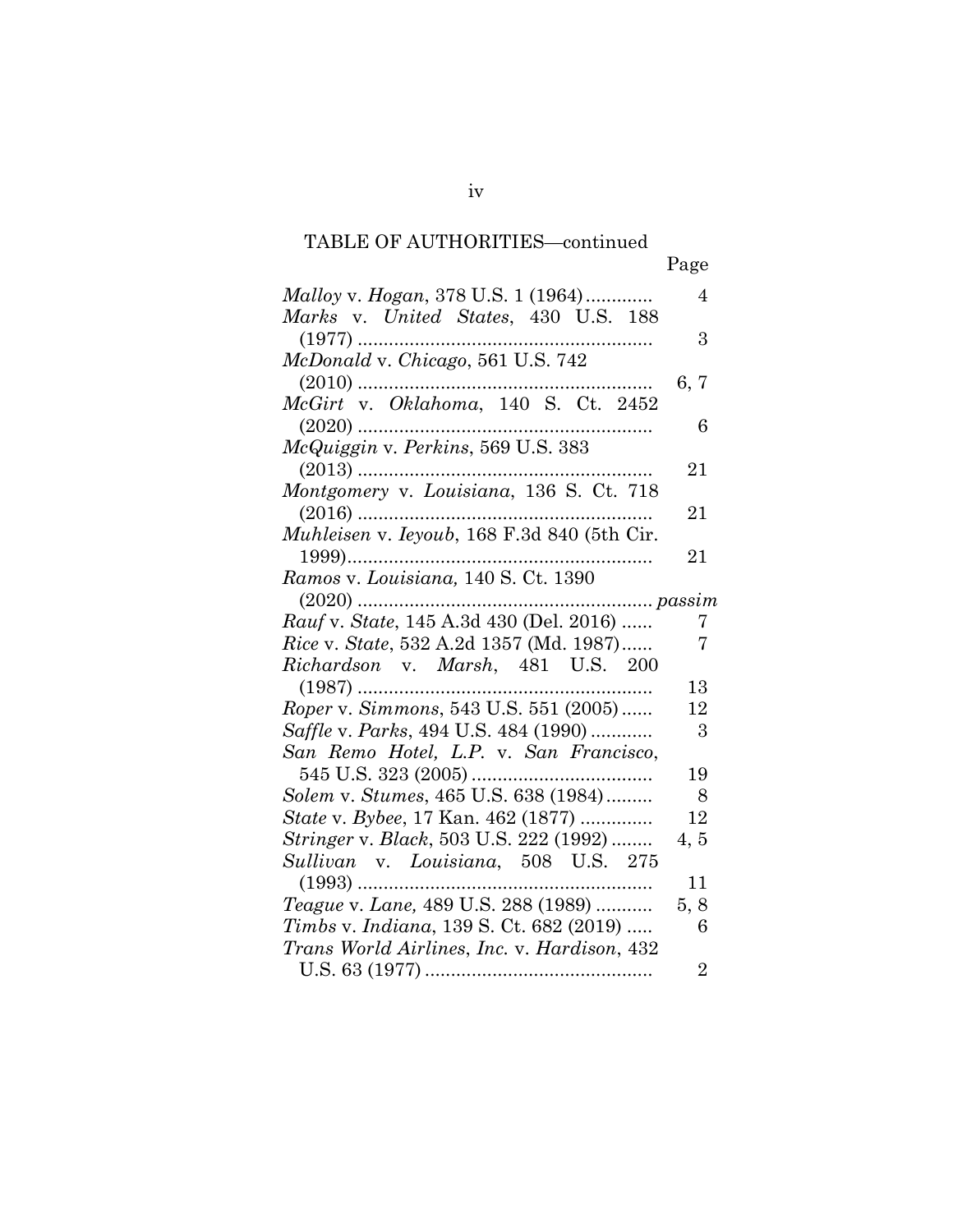| United States v. Booker, 543 U.S. 220                 |
|-------------------------------------------------------|
| 18                                                    |
| United States v. Cronic, 466 U.S. 648                 |
| 11                                                    |
| United States v. Turrietta, 696 F.3d 972              |
|                                                       |
| Welch v. United States, 136 S. Ct. 1257               |
| 20                                                    |
| Whorton v. Bockting, 549 U.S. 406                     |
|                                                       |
| Williams v. Cain, 229 F.3d 468 (5th Cir.              |
| 21                                                    |
| <i>Williams v. Taylor</i> , 529 U.S. 362 (2000)<br>20 |
| <i>In re Winship</i> , 397 U.S. 358 (1970)<br>13      |
| Wright v. West, 505 U.S. 277 (1992)<br>7, 8           |

## **STATUTES**

| 16 |
|----|
| 21 |
|    |
| 21 |
| 17 |
| 17 |

## COURT DOCUMENTS

| Br. for the State Gov't Amici Curiae, Gide- |    |
|---------------------------------------------|----|
| on v. Cochran, No. 155, 1962 WL 115122      |    |
|                                             | 9  |
| Opp., Casey v. United States, 138 S.Ct.     |    |
| 2678 (2018) (Mem.) (No. 17-1251)            | 18 |
| U.S. Br., Tribue v. United States, 929 F.3d |    |
| 1326 (11th Cir. 2019) (No. 18-10579)        | 18 |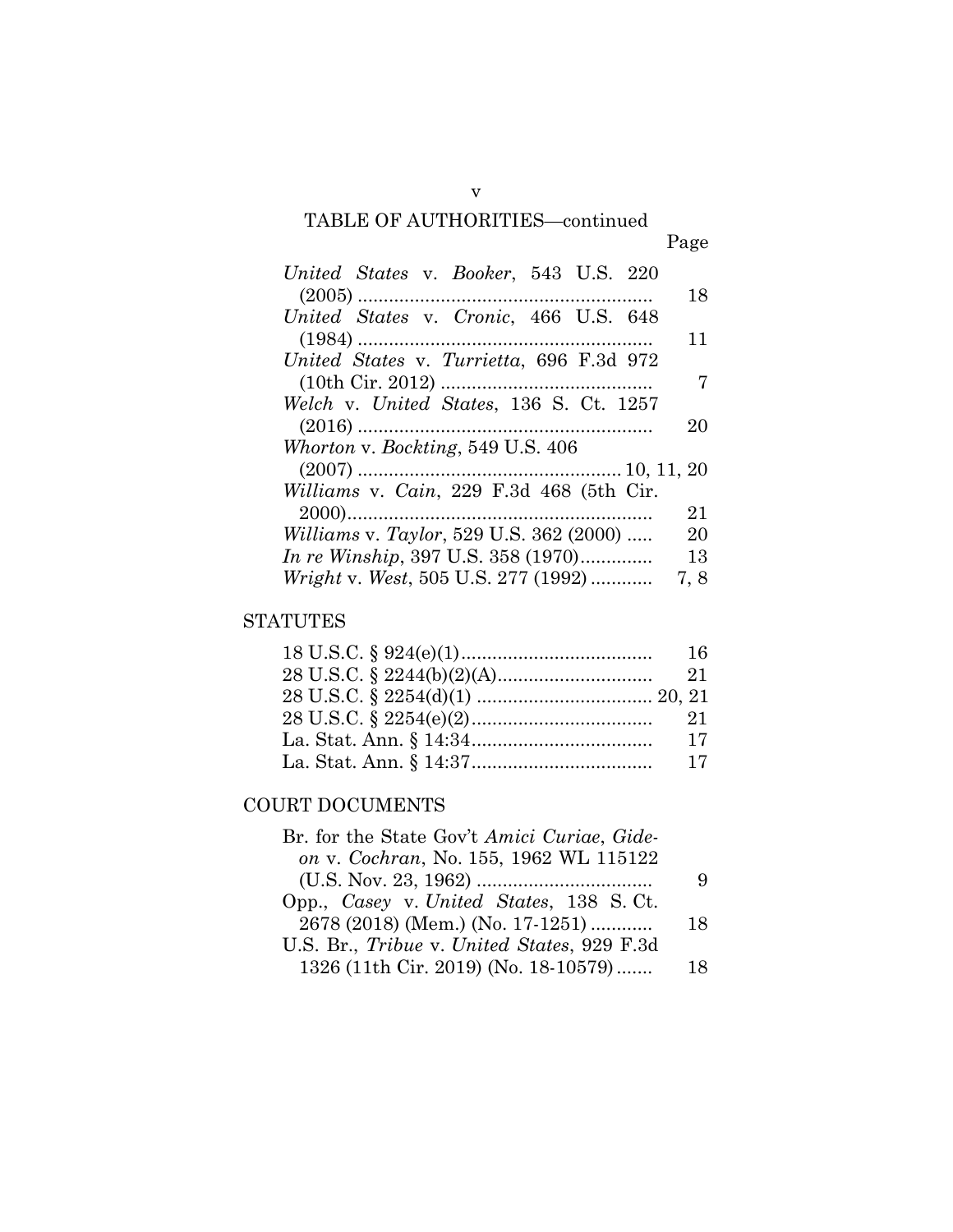Page

## OTHER AUTHORITIES

| 2 James Wilson, Works of the Honourable           |    |
|---------------------------------------------------|----|
| James Wilson (1804)                               | 12 |
| Accurate, Oxford English Dictionary (3d ed.       |    |
|                                                   | 10 |
| Daniel D. Peck, The Unanimous Jury                |    |
| Verdict: Its Valediction in Some Criminal         |    |
| Cases, 4 Tex. Tech L. Rev. 185 (1972)             | 12 |
| Jon Schuppe, How One Texas County Drove           |    |
| a Record Rise in Exonerations, NBC                |    |
| News (Mar. 8, 2017), https://www.nbcne            |    |
| ws.com/news/us-news/how-one-texas-                |    |
| county-drove-record-rise-exonerations-            |    |
|                                                   | 14 |
| Kim Taylor-Thompson, Empty Votes in               |    |
| Jury Deliberations, 113 Harv. L. Rev.             |    |
|                                                   | 12 |
| Nat'l Registry of Exonerations, Annual            |    |
| Report (Mar. 31, 2020),                           |    |
| http://www.law.umich.edu/special/exoner           |    |
| ation/Documents/Exonerations_in_2019.             |    |
| pdf                                               | 15 |
| Noah Berlatsky, When Chicago Tortured,            |    |
| Atlantic (Dec. 17, 2014),<br>The                  |    |
| https://www.theatlantic.com/national/             |    |
| archive/2014/12/chicago-police-torture-           |    |
|                                                   | 14 |
| Reid Hastie et al., <i>Inside the Jury</i> (1983) | 13 |
| U.S. Sentencing Comm'n, Commission Da-            |    |
| tafiles, Individual Offender Datafiles            |    |
| $(2005-2019)$ , https://www.ussc.gov/ re-         |    |
| search/datafiles/commission-datafiles             | 17 |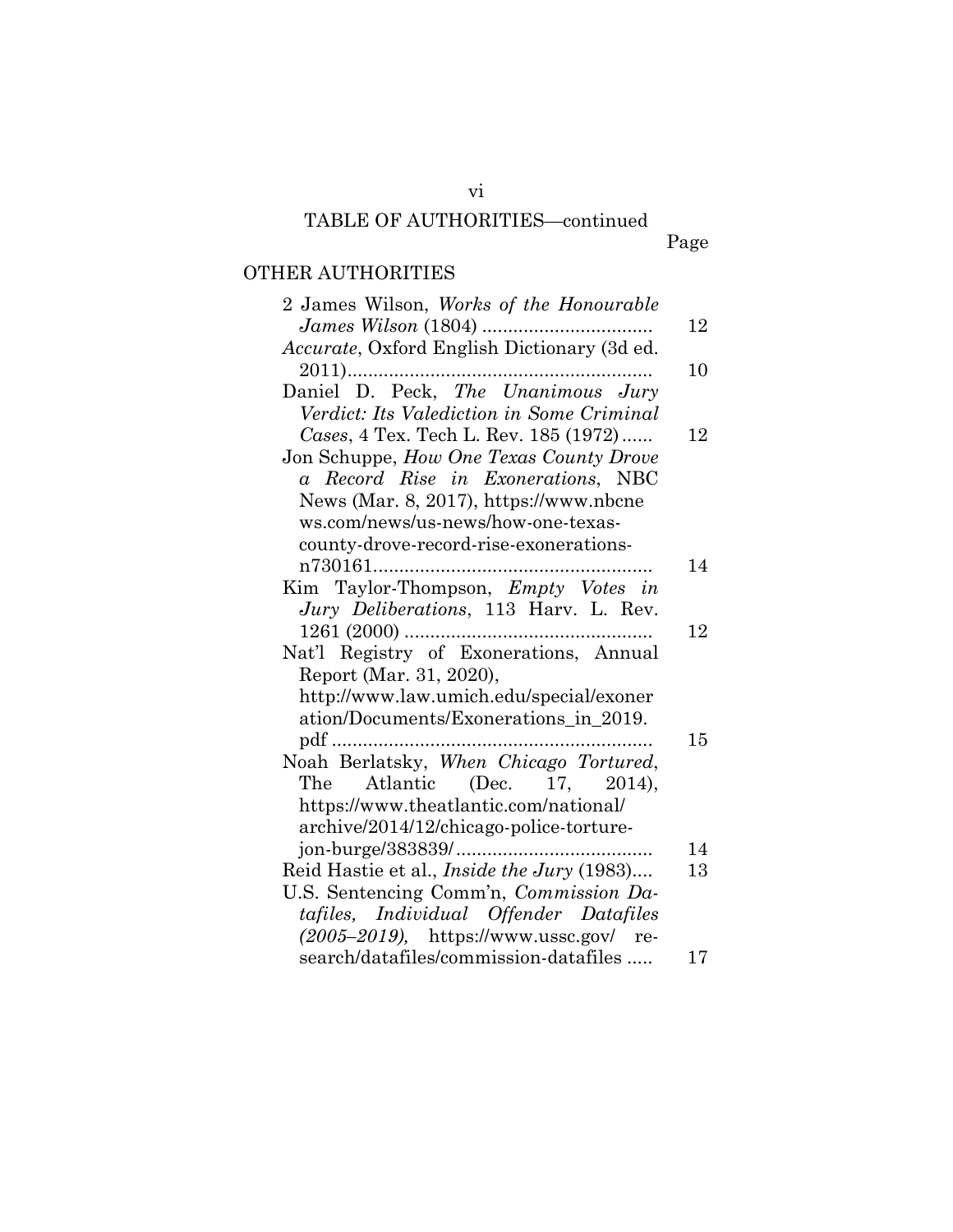| U.S. Sentencing Comm'n, Mandatory               |  |
|-------------------------------------------------|--|
| Minimum Penalties For Firearms                  |  |
| Offenses In The Federal Criminal Justice        |  |
| <i>System</i> (Mar. 2018), https://www.ussc.gov |  |
| /sites/default/files/pdf/research-and-          |  |
| publications/research-                          |  |
| publications/2018/20180315_Firearms-            |  |
|                                                 |  |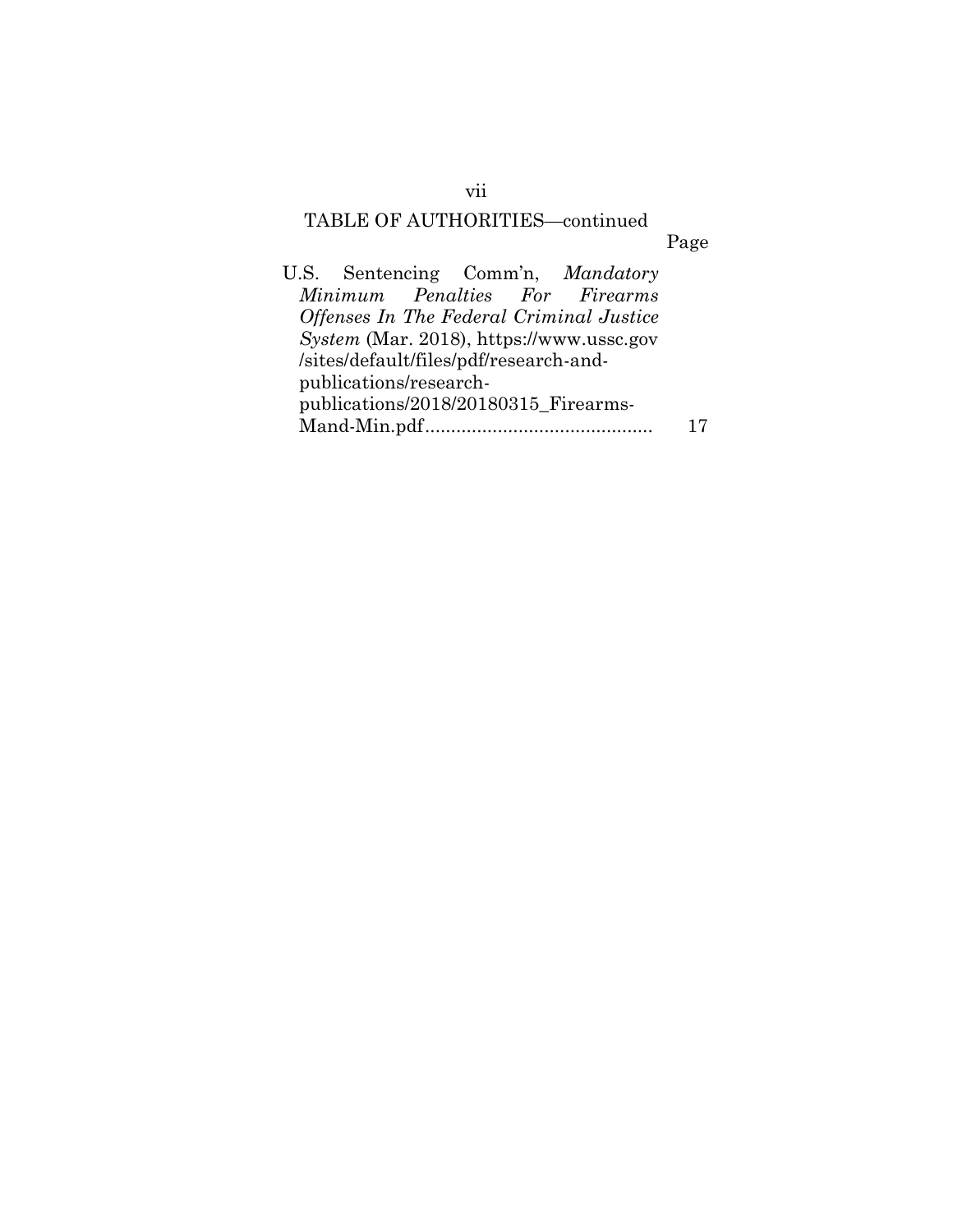### **INTRODUCTION**

Louisiana's brief reinforces the uniqueness of *Ramos* and the reasons it should apply retroactively.

*First*, the State's contention that *Ramos* created a "new" rule rests on false premises. Louisiana misreads *Apodaca* and *Ramos*, ignores precedent other than *Apodaca* that logically dictated the result in *Ramos*, and overstates the implications of lower courts' reliance on *Apodaca*. Jury unanimity and the incorporation of the jury trial right are deeply rooted in American jurisprudence. *Apodaca* was an anomaly that allowed Louisiana to persist in an unconstitutional jury system, but that does not mean *Ramos* ineluctably broke new ground.

*Second*, if *Ramos* is a "new" rule, then it must be a watershed rule. Louisiana and its amici accept that *Ramos* restored a bedrock right, but dispute whether jury unanimity improves the accuracy of criminal trials. But as a matter of law, a conviction can only be legally accurate if Louisiana proves its case beyond the reasonable doubts of all jurors. Historical sources and empirical research confirm that jury unanimity improves accuracy. Louisiana's interests in finality do not change this analysis; applying *Ramos* retroactively will not overburden courts, and the racist roots of Louisiana's regime weaken any legitimate state interest in convictions by non-unanimous juries.

*Finally*, Louisiana reaches beyond the question presented to challenge Mr. Edwards's ultimate entitlement to habeas relief. If the Court addresses these arguments at all, it should reject them as misinterpretations of AEDPA.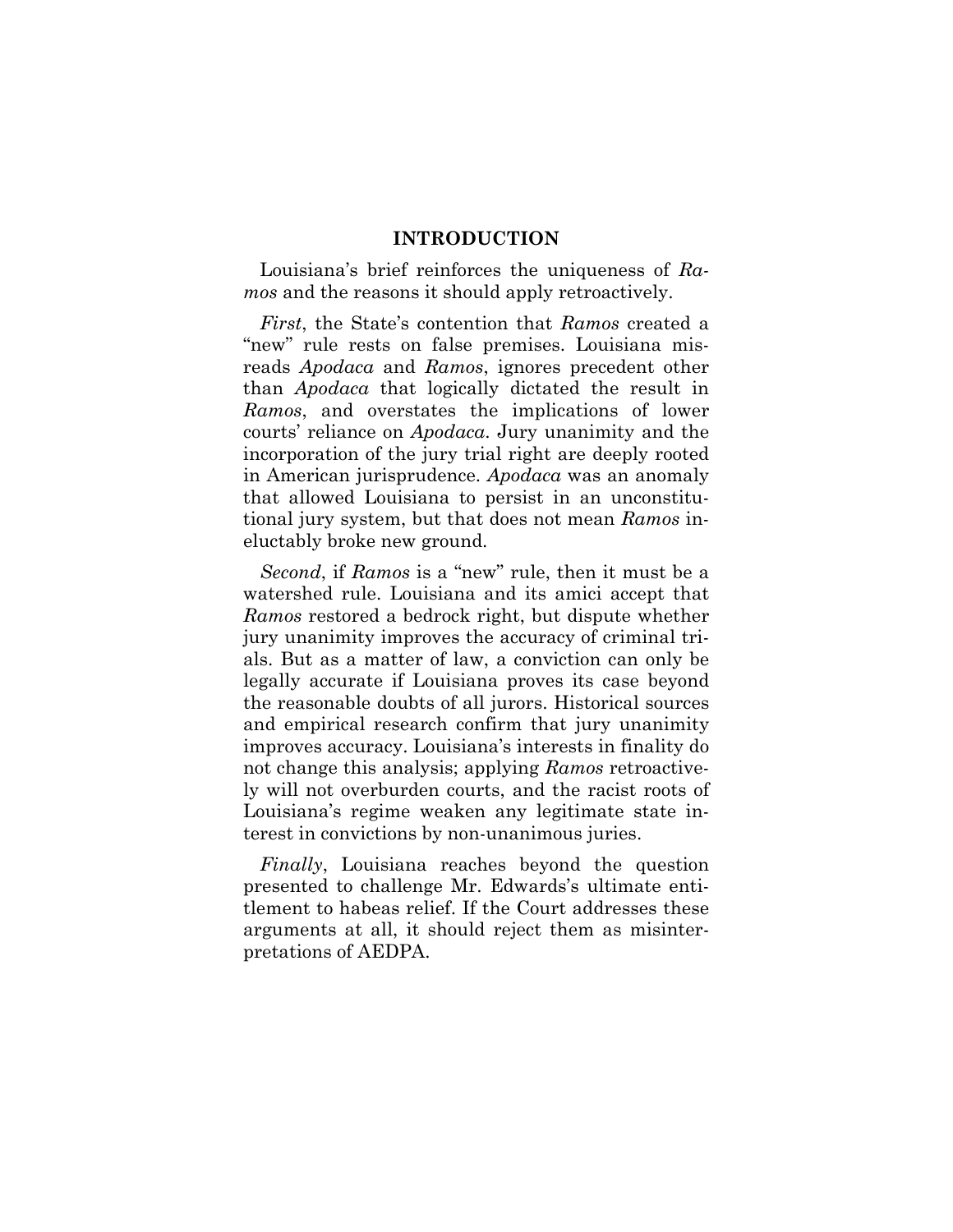### **ARGUMENT**

## **I.** *RAMOS* **DID NOT ANNOUNCE A NEW RULE OF CONSTITUTIONAL CRIMINAL PROCE-DURE.**

Louisiana accepts that well-established lines of precedent dictated the result in *Ramos*, but insists "*Apodaca* was a precedent of this Court that state courts and lower federal courts were bound to follow from 1972 to 2020." Resp. Br. 23. That argument relies on three, linked premises: (1) *Apodaca* was controlling precedent that *Ramos* expressly overruled; (2) *Apodaca* is the only decision relevant to the *Teague* analysis; and (3) *Apodaca*'s binding effect on lower courts means that the rule in *Ramos* was neither "dictated by precedent" nor apparent to "all reasonable jurists" for *Teague*'s purposes. Louisiana's argument is viable only if all three proposition are correct; none is.

1. Louisiana contends *Apodaca* was controlling precedent, Resp. Br. 16–17, but several members of this Court rejected that argument in *Ramos*. *Ramos*  v. *Louisiana*, 140 S. Ct. 1390, 1401–02 (2020) (opinion of Gorsuch, J., joined by Ginsburg and Breyer, JJ.); *id.* at 1424–25 (Thomas, J., concurring) (*Apodaca* was not "bind[ing]" because it failed to consider the Privileges or Immunities Clause). That is because, like an unreasoned affirmance, *Apodaca* had no *ratio decidendi* even though its "judgment line resolved that case for the parties in that case." *Id.* at 1404 (opinion of Gorsuch, J., joined by Ginsburg and Breyer, JJ.); see also *Trans World Airlines*, *Inc.* v. *Hardison*, 432 U.S. 63, 73 n.8 (1977) ("Judgment entered by an equally divided Court is not 'entitled to precedential weight.'" (quoting *Neil* v. *Biggers*, 409 U.S. 188, 192 (1972))).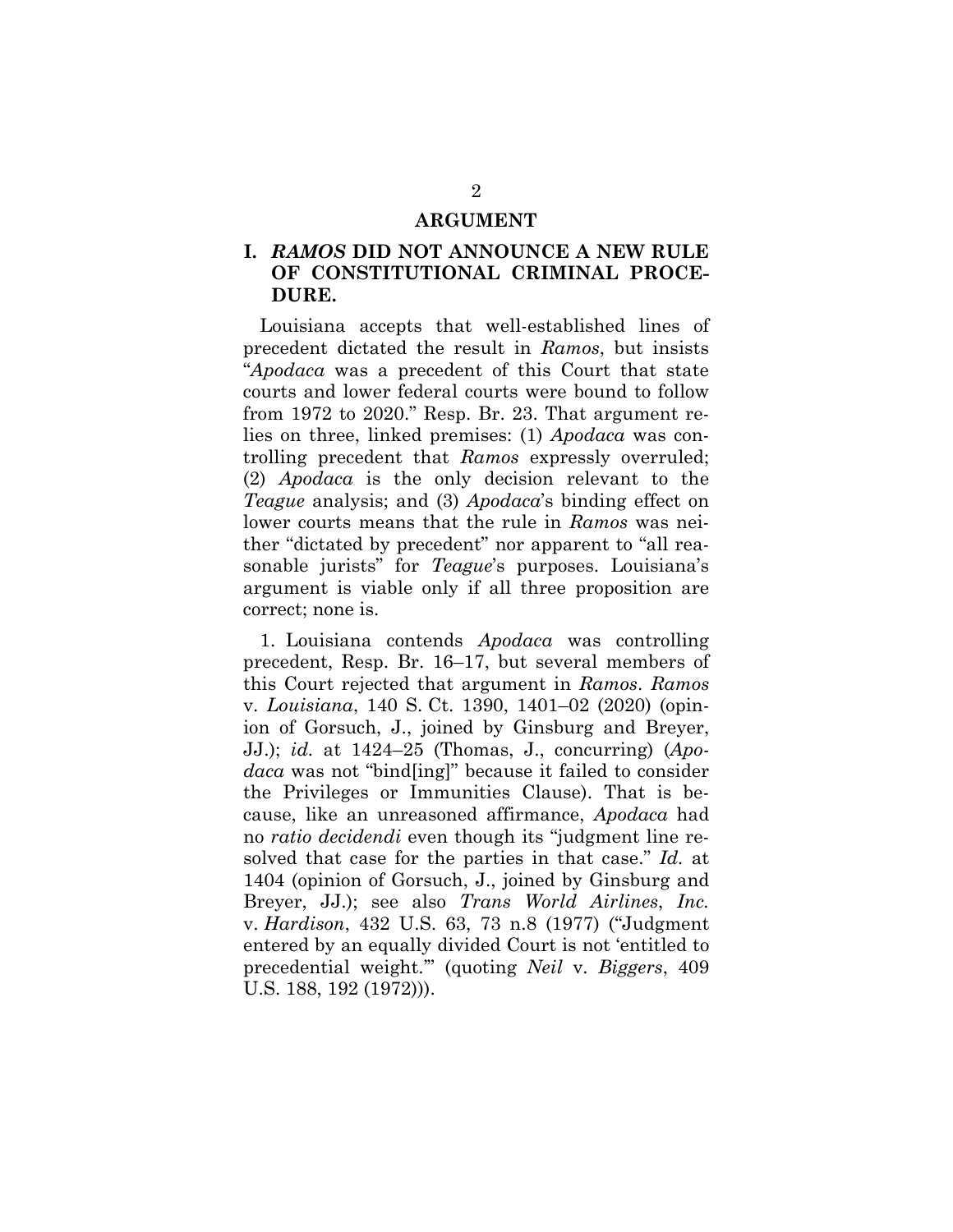Further, whatever *Apodaca* was, *Ramos* did not "expressly overrule[]" it and thereby create a "new rule." Resp. Br. 9, 14, 16; see *Graham* v. *Collins*, 506 U.S. 461, 467 (1993); *Saffle* v. *Parks*, 494 U.S. 484, 488 (1990) (describing the "explicit overruling of an earlier holding"). In *Ramos*, only two Justices voted to overrule *Apodaca* (Sotomayor and Kavanaugh, JJ.); seven Justices did not. Louisiana nonetheless adds those two votes to those of three dissenting Justices who voted *not* to overrule *Apodaca* (Roberts, C.J., and Alito and Kagan, JJ.), but who believed the majority's decision would do so. Respondent cannot cobble together these separate opinions to argue that this Court "expressly overrul[ed]" its own precedent. That vote-counting method incorrectly assumes the dissenters "concurred in the judgment." *Marks*  v. *United States*, 430 U.S. 188, 193 (1977). The *Ramos* plurality did not need to expressly overrule *Apodaca* because *Apodaca* lacked precedential force to begin with.

Ironically, Louisiana's approach to counting votes would still suggest that there was nothing in *Apodaca* to overrule. After all, five Justices in *Apodaca* agreed that "the Sixth Amendment requires a unanimous verdict in federal criminal jury trials," and eight Justices agreed the "Sixth Amendment is to be enforced against the States according to the same standards that protect the right against federal encroachment." *Johnson* v. *Louisiana*, 406 U.S. 356, 395 (1972) (Brennan J., dissenting).

2. Louisiana agrees *Teague* requires "survey[ing] the legal landscape," *Lambrix* v. *Singletory*, 520 U.S. 518, 527–28 (1997), yet advances a "new rule" argu-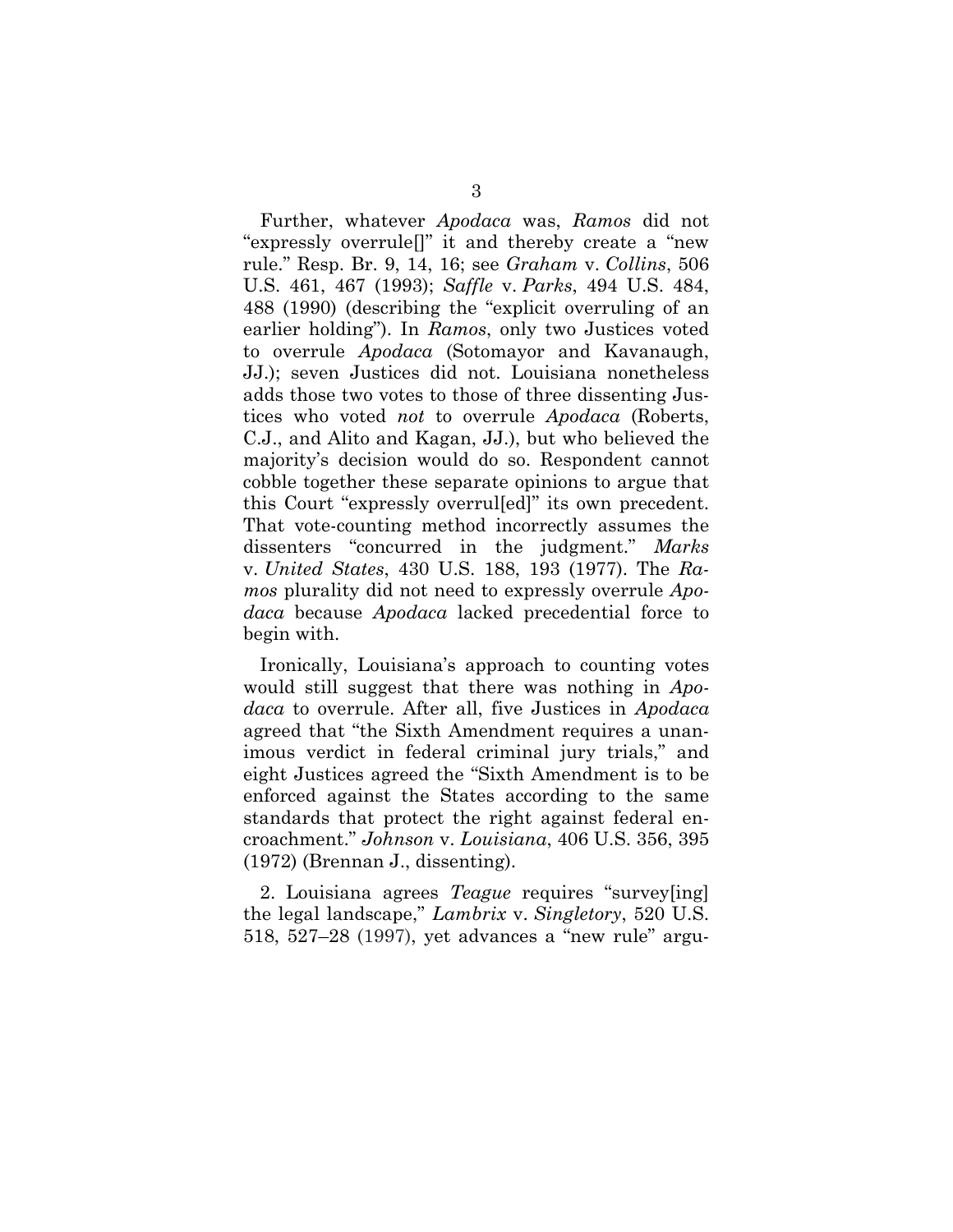ment based on *Apodaca* alone. Resp. Br. 9–10, 15.[1](#page-11-0) But any such survey must include founding-era precepts and long-established precedent, *e.g.*, *Duncan*  v. *Louisiana*, 391 U.S. 145 (1968); *Malloy* v. *Hogan*, 378 U.S. 1 (1964), which logically dictated the result in *Ramos*.[2](#page-11-1)

That precedent is essential to the retroactivity analysis. "[T]he ultimate decision whether [a rule] was dictated by precedent is based on an objective reading of the relevant *cases*"—plural. *Stringer* v. *Black*, 503 U.S. 222, 237 (1992) (emphasis added). The "relevant cases" extend beyond *Apodaca*, and include the Sixth and Fourteenth Amendment precedents that led to *Ramos*. This Court has characterized unanimity as an "ancient guarantee" synonymous with the jury trial right, *Ramos*, 140 S. Ct. at 1401, and the Sixth Amendment was incorporated against the States over half a century ago. Because *Ramos* neither "develop[ed] new law" nor broke "new ground," *Chaidez* v. *United States*, 568 U.S. 342, 354– 55 (2013), it cannot be a new rule. Former Judges Br. 5–11; ACLU Br. 7–12.

<span id="page-11-0"></span><sup>1</sup> Louisiana also ignores that jury unanimity was "an obligation of the State of Louisiana . . . since 1804." Louisiana Law Professors Br. 2. This guarantee has long been protected against abridgment under the Privileges or Immunities Clause, and, thus, nothing in *Ramos* created a "new obligation" for the State. *Id.* at 26; *see Ramos*, 140 S. Ct. at 1424 (Thomas, J., concurring).

<span id="page-11-1"></span><sup>2</sup> The United States incorrectly implies *Duncan* "left open" whether jury unanimity applied to the States. U.S. Br. 11. *Duncan* merely noted its holding would not require "*widespread* changes." 391 U.S. at 158 n.30 (emphasis added). The "open" question mentioned in *DeStefano* v. *Woods*, 392 U.S. 631 (1968) (per curiam), was whether the Sixth Amendment "includes a right not to be convicted except by a unanimous verdict." *Id.* at 632–33. *Ramos* explains why that was not a serious question. *Ramos*, 140 S. Ct. at 1395–97.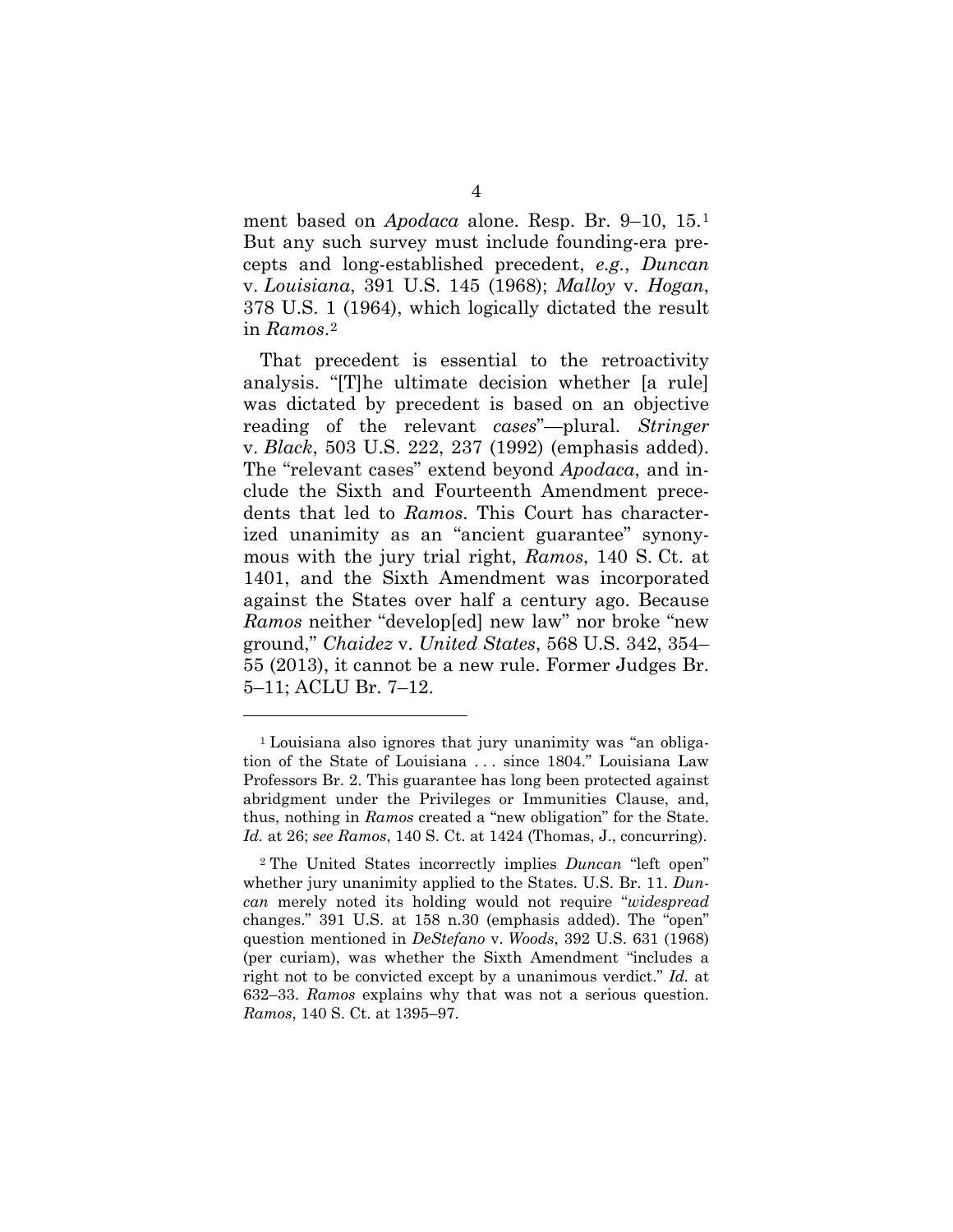3. Unable to establish that *Apodaca* was precedent or that *Ramos* broke new ground, Louisiana emphasizes that lower courts felt "bound" by *Apodaca*. Resp. Br. 23; see also U.S. Br. 11 (noting Louisiana courts permitted jury trials "without requiring unanimity"). But the subjective views of Louisiana judges cannot stymie this Court's objective analysis. The question is whether the "result" in *Ramos* was "*dictated* by precedent existing at the time the defendant's conviction became final," given the "constitutional standards that prevailed at the time the original proceedings took place." *Teague* v. *Lane*, 489 U.S. 288, 301, 306 (1989) (internal quotations omitted); see also *Stringer*, 503 U.S. at 229 (holding that later decision followed "*a fortiori*" from this Court's precedents). The answer here is easy: the Sixth and Fourteenth Amendment standards *Ramos* applied undoubtedly "prevailed" when Mr. Edwards was convicted, and even when *Apodaca* was decided. See *Ramos*, 140 S. Ct. at 1405 (*Apodaca* "sits uneasily with 120 years of preceding case law"). Louisiana itself agrees that "*Ramos* was based on other bedrock rights," which were not "previously unrecognized," Resp. Br. 39, and yet the State chose to persist in a regime contrary to those bedrock rights.

Louisiana nonetheless argues that because lower courts felt bound by *Apodaca*, Mr. Edwards cannot establish that "all reasonable jurists" would have anticipated *Ramos*. But the hypothetical "reasonable jurists" standard developed as a corollary to—and does not supplant—the "dictated by precedent" standard. See *Chaidez*, 568 U.S. at 347–48; Pet. Br. 18. And even if lower courts felt bound, they could not have reasonably believed that *Apodaca* "repudiate[d] this Court's repeated pre-existing teachings on the Sixth and Fourteenth Amendments." *Ramos*, 140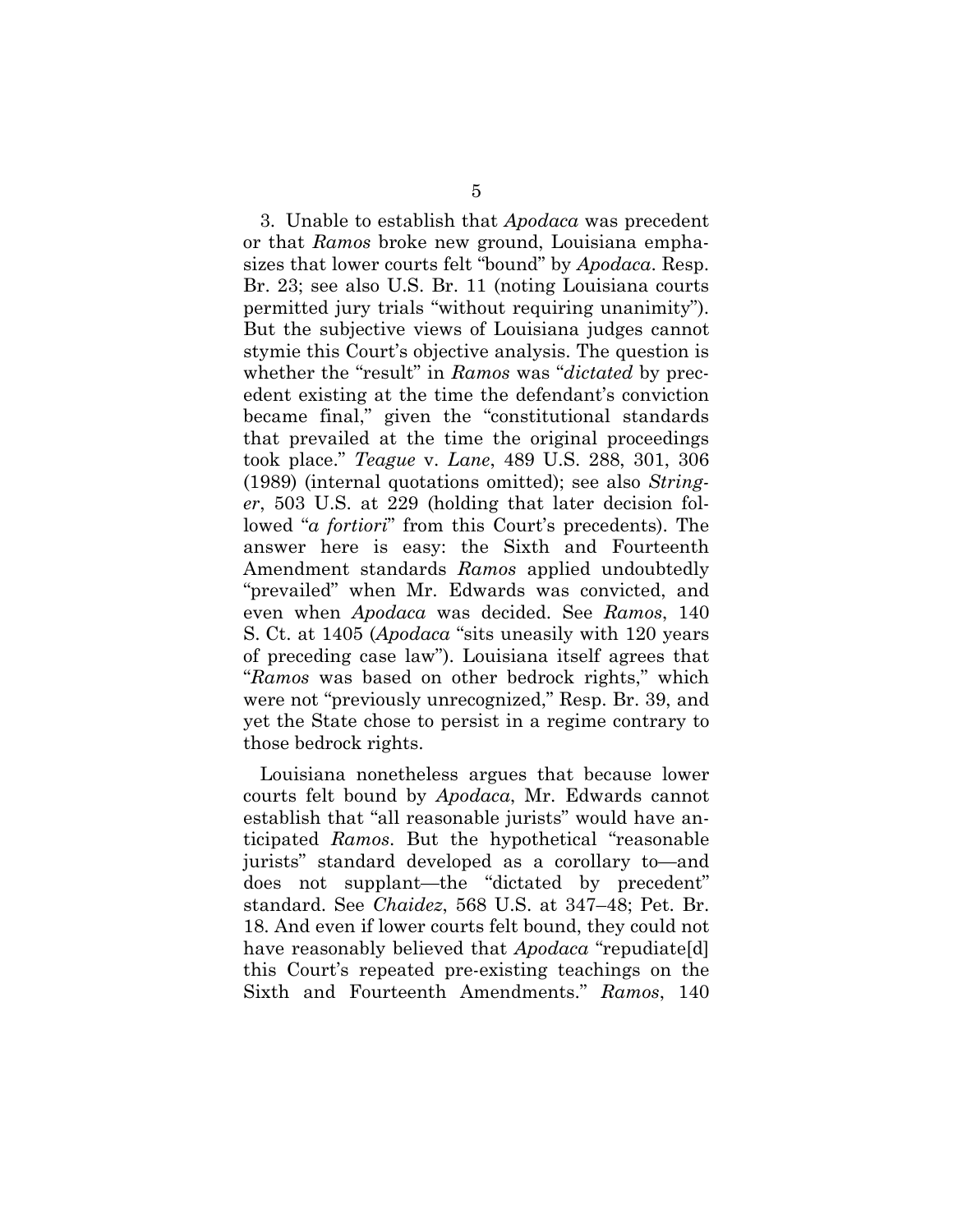S. Ct. at 1404 (opinion of Gorsuch, J., joined by Ginsburg and Breyer, JJ.). Nor could they have reasonably expected this Court would endorse *Apodaca* upon a "survey [of] the legal landscape." *Lambrix*, 520 U.S. at 527. This Court has never read *Apodaca* as somehow abrogating its pre-existing precedents. *E.g.*, *Timbs* v. *Indiana*, 139 S. Ct. 682, 687 n.1 (2019); *McDonald* v. *Chicago*, 561 U.S. 742, 766, 871 n.14 (2010); *Apprendi* v. *New Jersey*, 530 U.S. 466, 477 (2000) (explaining, in state criminal appeal, that jury trial right demands "*truth of every accusation*" be "confirmed by the unanimous suffrage of twelve," without even citing *Apodaca*).[3](#page-13-0)

The United States argues that, though *Apodaca* was "'shaky ground' . . . it was 'ground' nonetheless." U.S. Br. 14. But it is telling that, in *Ramos*, not even Louisiana would argue that *Apodaca* carried "precedential force." Resp. Br. 23; see *Ramos*, 140 S. Ct. at 1403 (opinion of Gorsuch, J., joined by Ginsburg and Breyer, JJ.) ("[B]oth sides admit that Justice Powell's opinion cannot bind us.").

This Court's references to the *Apodaca* "exception," *McDonald*, 561 U.S. at 766 n.14, simply confirm that *Apodaca* did not comport with then-existing precedent. *McDonald*, for instance, explained that partial incorporation was "decisively" rejected in *Malloy* eight years before *Apodaca*. *Id.* at 765. True, the

<span id="page-13-0"></span><sup>3</sup> *McGirt* v. *Oklahoma*, 140 S. Ct. 2452 (2020), did not call *Apodaca* binding precedent. Resp. Br. 18. It merely reiterated *Ramos*'s explanation, in response to the dissent, that the "threat of unsettling convictions cannot save a precedent of this Court." *McGirt*, 140 S. Ct. at 2480. And certiorari denials in cases seeking to clarify *Apodaca*, Resp. Br. 20, have "no legal significance whatever bearing on the merits." *Ramos*, 140 S. Ct. at 1404 n.56 (opinion of Gorsuch, J., joined by Ginsburg and Breyer, JJ.) (internal quotations omitted).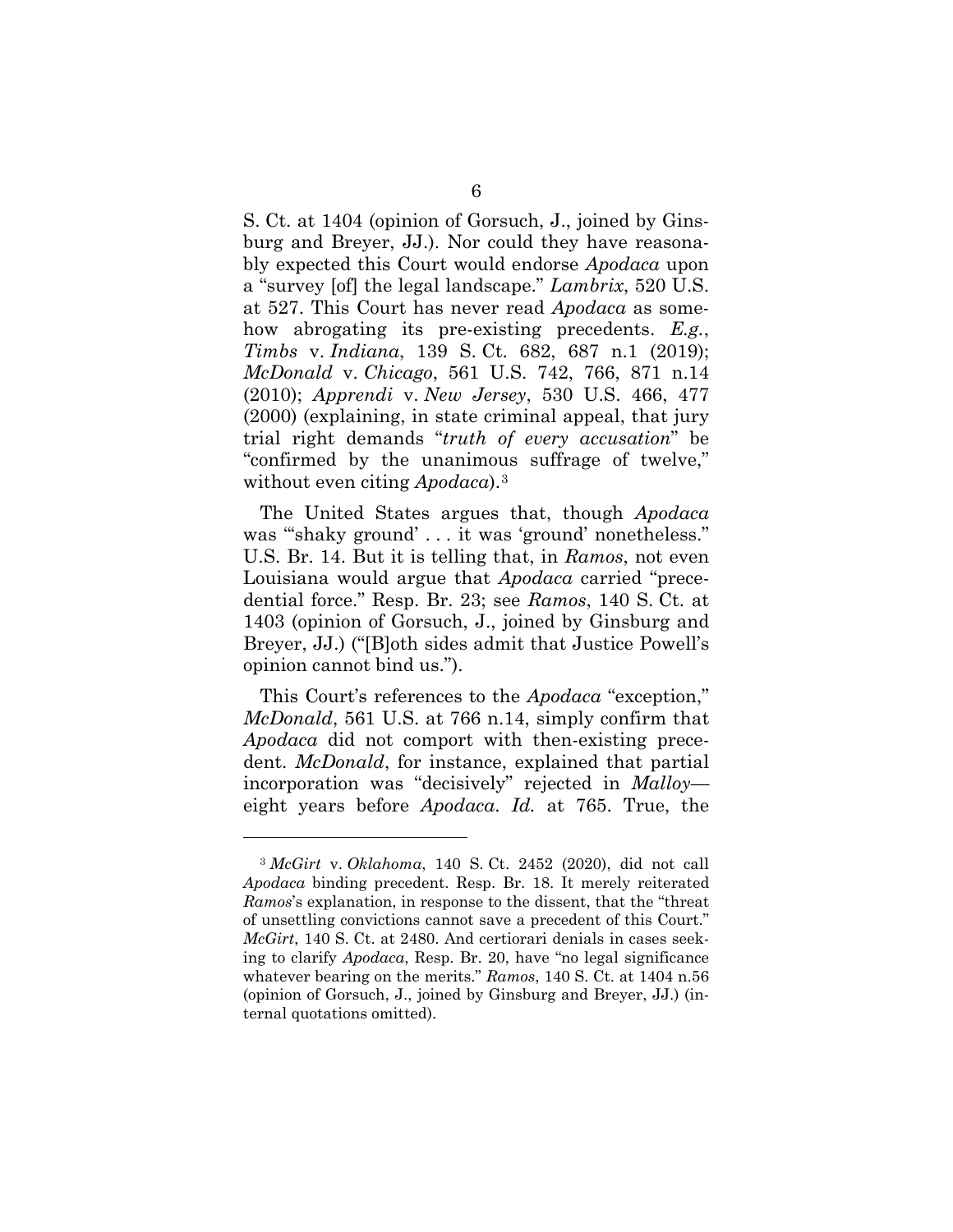Court noted *Apodaca*'s anomalous result appeared to create a situation where the jury trial right was partially incorporated. *Id.* at 766 n.14. But that was attributed to "an unusual division among the Justices," and this Court reaffirmed that "*Apodaca* . . . does not undermine the well-established rule that incorporated Bill of Rights protections apply identically to the States and the Federal Government." *Id.* Lower courts, too, have noted *Apodaca*'s infirmity. U.S. Br. 12.[4](#page-14-0)

Louisiana fights this result. It reads *Teague* as validating "reasonable, good-faith interpretations of existing precedents made by state courts even though they are shown to be contrary to *later* decisions." Resp. Br. 21. But *Teague* did not contemplate the idiosyncrasy of *Apodaca*, which was contrary to precedent when it was decided. *Ramos*, 140 S. Ct. at 1409 (Sotomayor, J., concurring) (describing *Apodaca* as "a universe of one," and "uniquely irreconcilable" with precedent "before and after the decision"). Not even Louisiana argues that the constitutional rules *Ramos*  applied were unknown when Mr. Edwards was convicted; at best, it argues *Apodaca* justified disregard for those rules in Louisiana. But that does not mean *Ramos* announced anything "new" under *Teague.* See *Wright* v. *West*, 505 U.S. 277, 304 (1992) (O'Connor J.,

<span id="page-14-0"></span><sup>4</sup> *E.g.*, *United States* v. *Turrietta*, 696 F.3d 972, 983 n.14 (10th Cir. 2012) (describing *Apodaca* as a "limited" decision resulting from "a three-way division among the justices"); *Rauf* v. *State*, 145 A.3d 430, 480 n.300 (Del. 2016) (Strine, C.J., concurring) (describing *Apodaca* as an "odd case[]," the rationale of which "is not convincing"); *id.* at 484 (Holland, J., concurring) (explaining Justice Powell's opinion has "been called into question"); *Rice* v. *State*, 532 A.2d 1357, 1362 n.5 (Md. 1987) (calling *Apodaca*  "an anomaly of legal reasoning").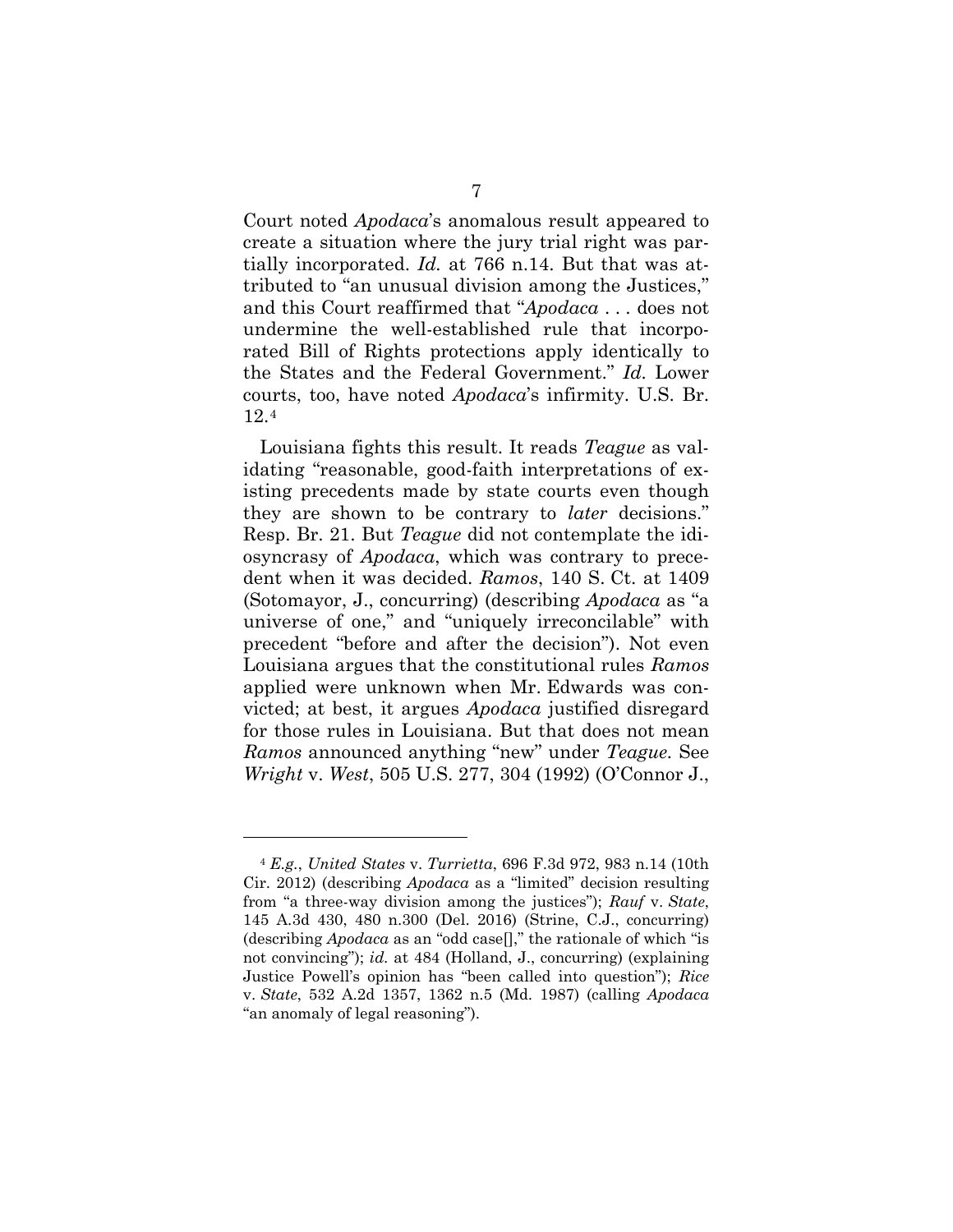concurring) ("[C]onflicting authority does not necessarily mean a rule is new.").

The United States asserts that applying *Ramos* retroactively would "frustrate[]" lower courts. U.S. Br. 16. But a habeas petitioner must receive the benefit of "law prevailing" at the time of his conviction, *Teague*, 489 U.S. at 306, and Louisiana cannot claim full incorporation was a newfangled doctrine that emerged only after Mr. Edwards's conviction. Jurists are "frustrated" when an aberrant case, like *Apodaca*, results in unconstitutional convictions that are "plainly unjust" and contrary to our most cherished rights. *Solem* v. *Stumes*, 465 U.S. 638, 653 n.4 (1984); see Tarpley Br. 17–19; Former Judges Br. 1.

### **II. IF** *RAMOS* **ANNOUNCED A NEW RULE, IT IS A UNIQUE WATERSHED RULE.**

## **A.** *Ramos* **altered our understanding of a bedrock procedural element essential to the fairness of criminal proceedings.**

Louisiana insists that jury unanimity does not deserve watershed status because those rights were not "previously unrecognized." Resp. Br. 38–39*.* That argument misconstrues the standard. The test for a watershed rule does not require a bedrock principle to be heretofore unknown; it is enough that the right was unrecognized for a time because it was obscured by a decision of this Court.

*Gideon* v. *Wainwright*, 372 U.S. 335 (1963), the paradigmatic watershed rule, illustrates the point. The right to counsel in *Gideon* did not come from whole cloth; instead, *Betts* v. *Brady*, 316 U.S. 455 (1942), had "departed from the sound wisdom" of preexisting authority. *Gideon*, 372 U.S. at 344–45 (describing *Betts* as "an anachronism when handed down"). Although many States afforded counsel to in-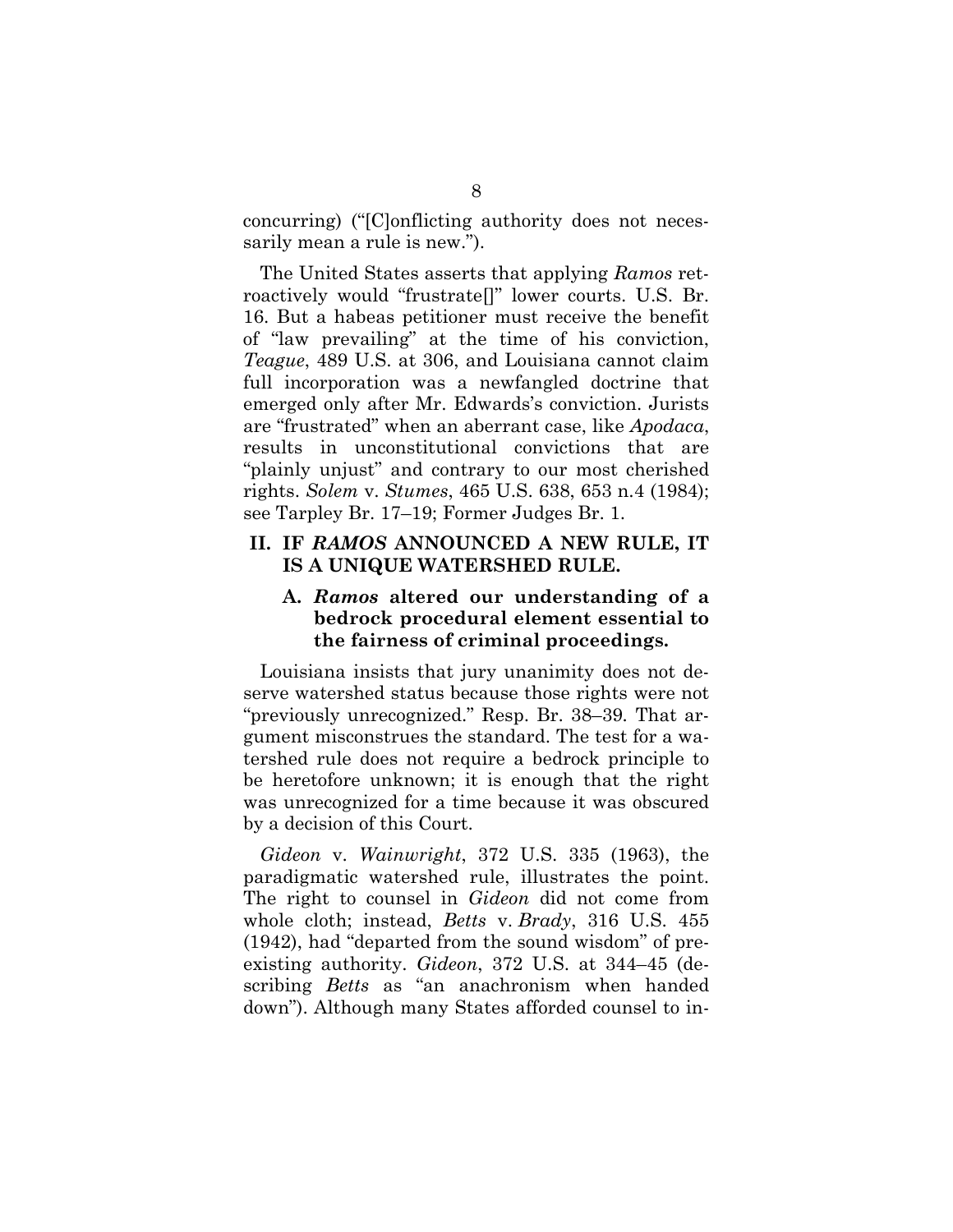digent defendants, some outlier states did not. Br. for the State Gov't *Amici Curiae* at \*2, *Gideon* v. *Cochran*, No. 155, 1962 WL 115122 (U.S. Nov. 23, 1962). *Gideon* restored our understanding of that bedrock principle: the Court reaffirmed that the right to counsel, "[f]rom the very beginning," has been "fundamental and essential to fair trials," and then compelled outlier states to enforce that right. *Gideon*, 372 U.S. at 345.

*Ramos* altered our understanding of the unanimous-jury guarantee in the same way. The Court corrected *Apodaca*'s sharp turn from "120 years of preceding case law." *Ramos*, 140 S. Ct. at 1405 (describing *Apodaca* as "unmoored . . . from the start"). *Apodaca* notwithstanding, 48 States have treated jury unanimity as a bedrock element essential to the fairness of criminal proceedings, with just two outlier States (Louisiana and Oregon) deviating from the norm[.5](#page-16-0) *Ramos* altered our understanding—in the relevant sense—by reaffirming that unanimity is an "essential" and "indispensable" feature of the jury trial right, which is "fundamental to the American scheme of justice," such that "[a] verdict, taken from eleven, was no verdict at all." *Id.* at 1395–97 (internal quotations omitted). And, like *Gideon*, *Ramos* also compelled outlier states to enforce a right they previously refused to recognize.

<span id="page-16-0"></span><sup>5</sup> Puerto Rico has also allowed non-unanimous juries. Puerto Rico Br. 4–6 (citing P.R. Const. art. II, § 11). But the Sixth Amendment's jury trial right does not apply in Puerto Rico's courts. *Balzac* v. *Porto Rico*, 258 U.S. 298, 304–09 (1922).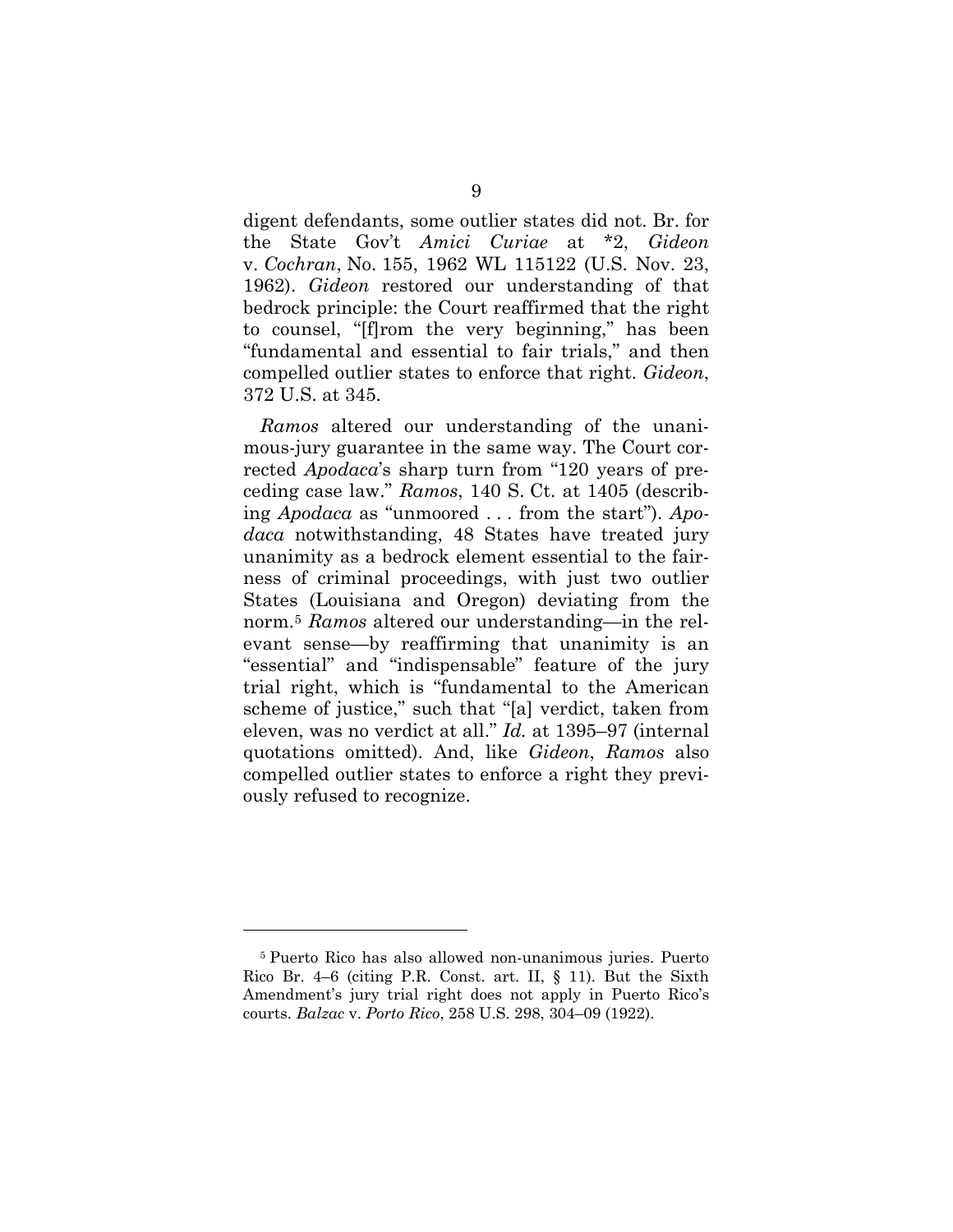## **B. Jury unanimity is necessary to prevent an impermissibly large risk of legally inaccurate convictions.**

Louisiana does not address the parallels between *Ramos* and *Gideon*, except to say that *Ramos* is more like *Crawford* in its effect on accuracy. Resp. Br. 35. In Louisiana's view, jury unanimity does not have the "overall effect" of "improv[ing] the accuracy of factfinding in criminal trials." *Id.* at 33 (quoting *Whorton* v. *Bockting*, 549 U.S. 406, 419 (2007)). Louisiana's crabbed view of "accuracy" is wrong, and disregards the presumptions of innocence and jury regularity that are pillars of criminal procedure.

1. Relying on *Bousley* v. *United States*, 523 U.S. 614, 620 (1998), Louisiana claims an inaccurate conviction means only "the conviction of someone who is *factually innocent*." Resp. Br. 33 (emphasis added). That is incorrect. *Bousley* emphasizes that one of the "principal functions of habeas corpus [is] 'to assure that no man has been incarcerated under a *procedure* which creates an impermissibly large risk that the innocent will be convicted.'" *Bousley*, 523 U.S. at 620 (emphasis added). The focus is the risk of wrongful conviction associated with a given "procedure," not the factual innocence or guilt of any individual. After all, the root of the word "accurate" means "careful," not "truthful." *Accurate*, Oxford English Dictionary (3d ed. 2011); *accord* NACDL Br. 13–15.

Again, *Gideon* illustrates the State's flawed approach. *Gideon* has been described as watershed not because the right to counsel is tied to "factual[] innocenc[e]," Resp. Br. 33, but because of "the relationship of that rule to the accuracy of the factfinding *process*." *Whorton* v. *Bockting*, 549 U.S. 406, 419 (2007) (emphasis added). The risk of an "unreliable verdict is intolerably high" when a defendant is deprived of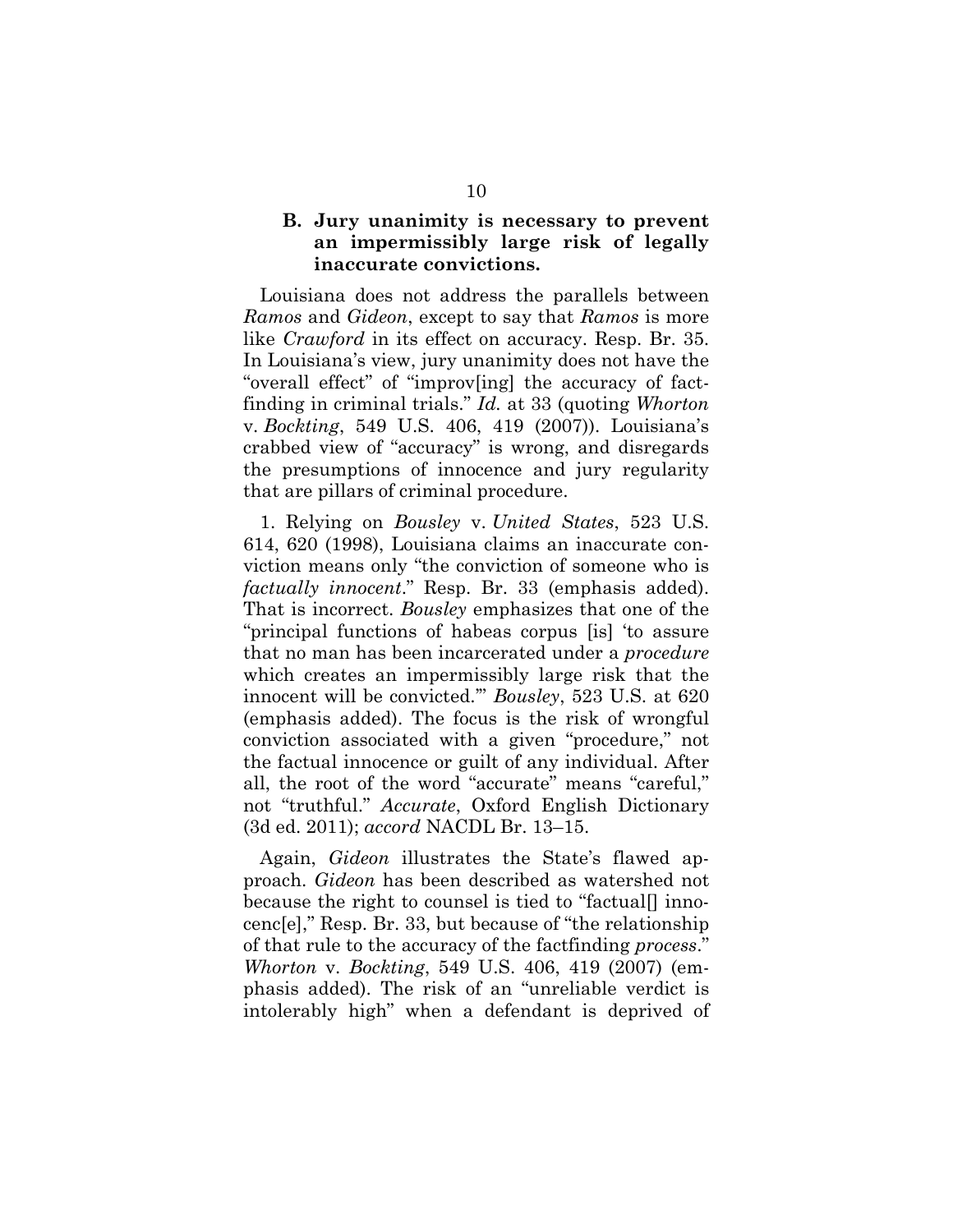counsel, *id.*, because that assistance effectuates other constitutional guarantees and ensures that the prosecution goes through the "crucible," *United States* v. *Cronic*, 466 U.S. 648, 656 (1984). Indeed, this Court has repeatedly confirmed that *Gideon* would qualify as a watershed rule today, *Whorton*, 549 U.S. at 419, even though counsel may spare from conviction a factually guilty defendant. NACDL Br. 14 (*Gideon* "ensures that every defendant will receive all the protections intended to reduce the risk that an innocent person will be convicted, even if that means in a given case that a guilty person may go free").

Louisiana places great emphasis on *Whorton*, asserting that *Ramos* cannot be watershed just because it relied on "the original understanding of the Bill of Rights." Resp. Br. 12; *accord* U.S. Br. 6, 15. That misses the point. Despite its pedigree, *Crawford*'s confrontation right lacked "primacy" and "centrality" because it was an evidentiary device that potentially "decreased" accuracy. *Whorton*, 549 U.S. at 420–21. *Ramos* is not remotely similar. Pet. Br. 27–32; see also Former Judges Br. 18–19. In addition to its "ancient" origins, jury unanimity is an "essential" and "indispensable" feature of the factfinding process. *Ramos*, 140 S. Ct. at 1396, 1401; see also *Sullivan* v. *Louisiana*, 508 U.S. 275, 281–82 (1993) ("a criminal trial cannot reliably serve its function" without the jury guarantee). Moreover, unanimity secures "the right to put the State to its burden"—proof of guilt beyond a reasonable doubt. *Ramos*, 140 S. Ct. at 1409 (Sotomayor, J., concurring); see also *Descamps* v. *United States*, 570 U.S. 254, 269 (2013) (factfinding must occur "unanimously and beyond a reasonable doubt").

Historical sources confirm that jury unanimity was intended to prevent impermissibly inaccurate ver-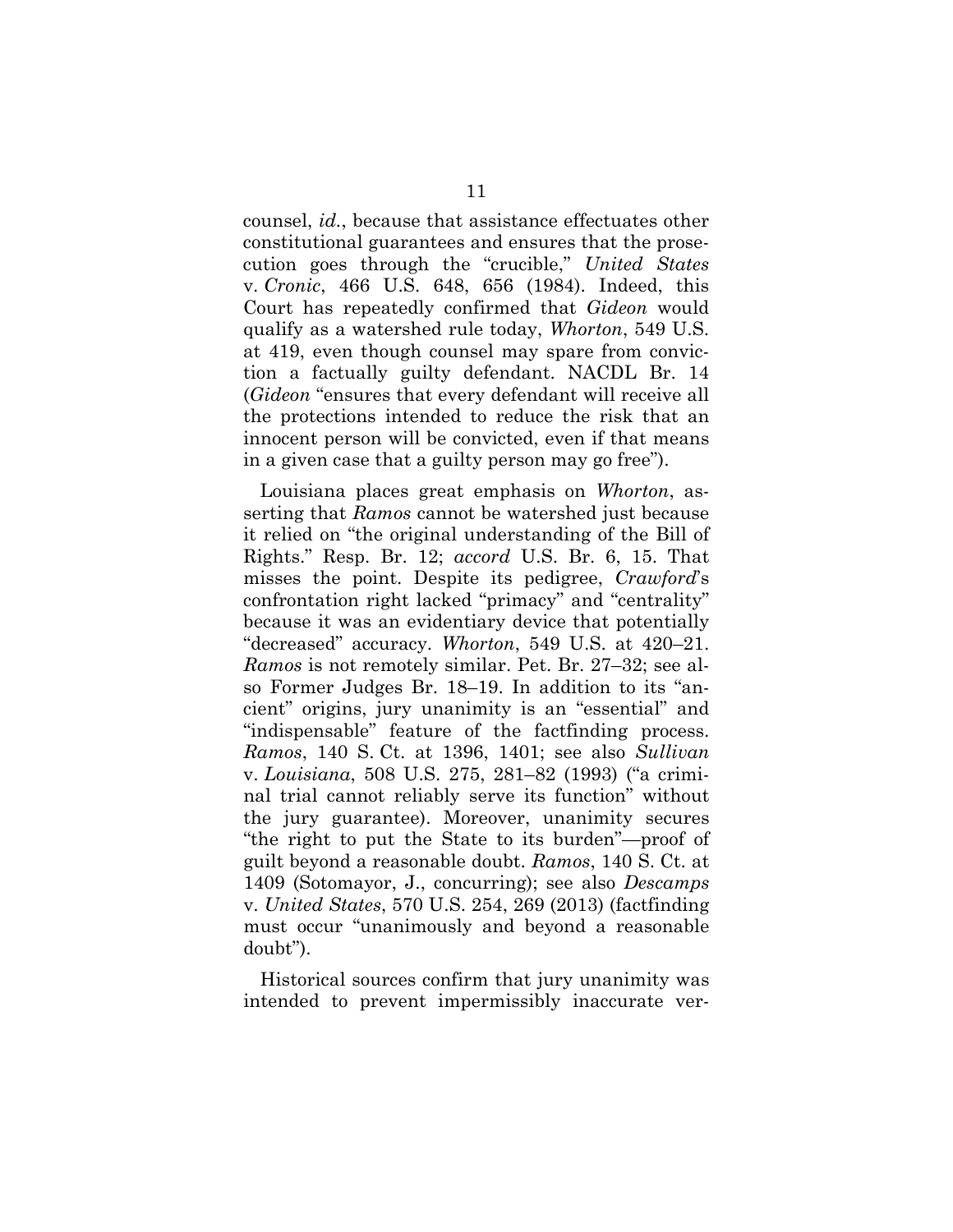dicts. ACLU Br. 14–18 (surveying literature). For example, in tracing the rule's English origins, one commentator observed that "only a unanimous verdict was considered trustworthy." Daniel D. Peck, *The Unanimous Jury Verdict: Its Valediction in Some Criminal Cases*, 4 Tex. Tech L. Rev. 185, 187 (1972). Scholarly works in the early Republic explained that the accused can be "effectually protected from the concealed and poisoned darts of private malice and malignity" only though unanimity. 2 James Wilson, *Works of the Honourable James Wilson* 351 (1804). Nineteenth century jurists were in accord. *E.g.*, *State* v. *Bybee*, 17 Kan. 462, 467 (1877) (the "unanimous conclusion of twelve different minds . . . is the certainty of fact sought in the law").[6](#page-19-0)

The United States asserts that Mr. Edwards's position lacks "empirical support," U.S. Br. 21, but ignores the literature. Amici highlight numerous studies, unrebutted by Louisiana, finding that "juries deliberate longer and more thoroughly when unanimity is required." Social Scientists Br. 5–13; see also ACLU Br. 22–24; NACDL Br. 17; NAACP Br. 18–19; Kim Taylor-Thompson, *Empty Votes in Jury Deliberations*, 113 Harv. L. Rev. 1261, 1272 (2000) (collecting studies). The United States criticizes only one study because it attributed some results to "sampling variability." U.S. Br. 26 (quoting Reid Hastie et al., *Inside the Jury* 61, 63 (1983)). But even that nit-picking fails: the authors noted that, notwithstanding sample

<span id="page-19-0"></span><sup>6</sup> Louisiana observes England no longer requires unanimous juries, calling it "odd" to have a different rule here. Resp. Br. 36–37. Our legal system has developed independently from England's for the last 244 years, and does not follow modern British law. *Roper* v. *Simmons*, 543 U.S. 551, 626–27 (2005) (Scalia, J., dissenting) (calling it "indefensible" to conform the right to a "jury trial in criminal cases" to modern British practice).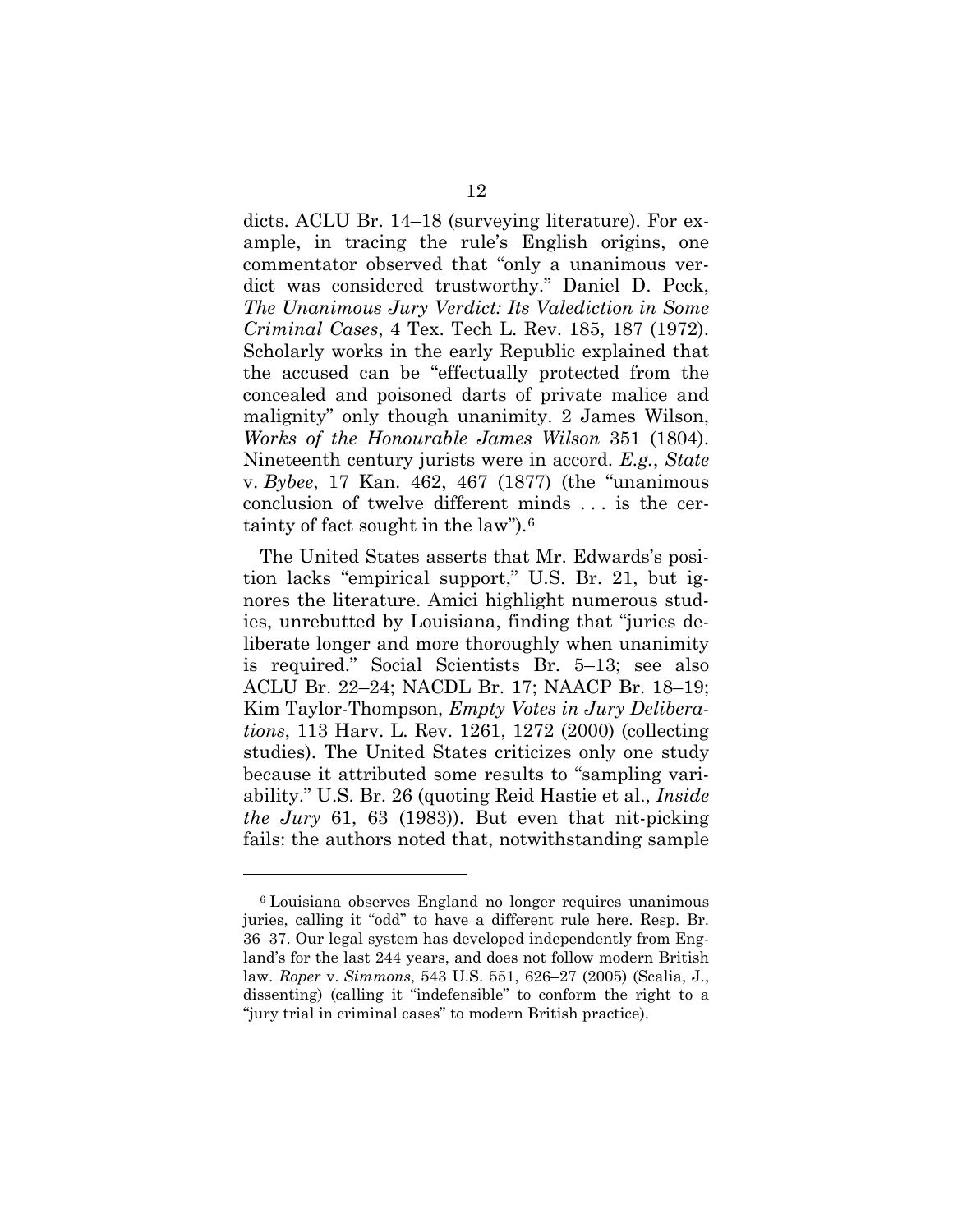variance, it was statistically significant that *no* unanimous-rule juries reached the "legally untenable" verdict of first-degree murder, while many nonunanimous juries did. Reid Hastie et al., *Inside the Jury*, 61–62 (1983).

2. Louisiana argues that unanimity may "*diminish* the accuracy of a verdict" because a "holdout juror might 'continue[] to insist upon acquittal without having persuasive reasons in support of [her] position.'" Resp. Br. 34–35. That argument relies on reasoning that *Ramos* spurned. *Ramos*, 140 S. Ct. at 1401 (questioning "whether any particular hung jury is a waste, rather than an example of a jury doing exactly what . . . it should—deliberating carefully and safeguarding against overzealous prosecutions"); *id.* at 1418 (Kavanaugh, J., concurring) ("[N]onunanimous juries can silence the voices and negate the votes of black jurors, especially in cases with black defendants or black victims, and only one or two black jurors."). It also flies in the face of the presumptions of jury regularity and innocence. *Richardson* v. *Marsh*, 481 U.S. 200, 211 (1987); *In re Winship*, 397 U.S. 358, 363 (1970).

Contrary to the government's assertion, the fact that at a first trial, the jury hung six votes to six does not mean that six jurors got it wrong if the defendant is convicted by a unanimous jury on retrial. U.S. Br. 23. Instead, it means that prosecutors failed to convince six jurors beyond a reasonable doubt and that they presented a better case at the second trial. The United States also wrongly suggests that, if unanimity were "necessary to avoid an inaccurate or unfair determination of guilt," the remedy would be "a directed verdict of acquittal." *Id.* But the source of this contention, *Johnson*, was the companion case to *Apodaca* and has been similarly discredited. See *Ramos*,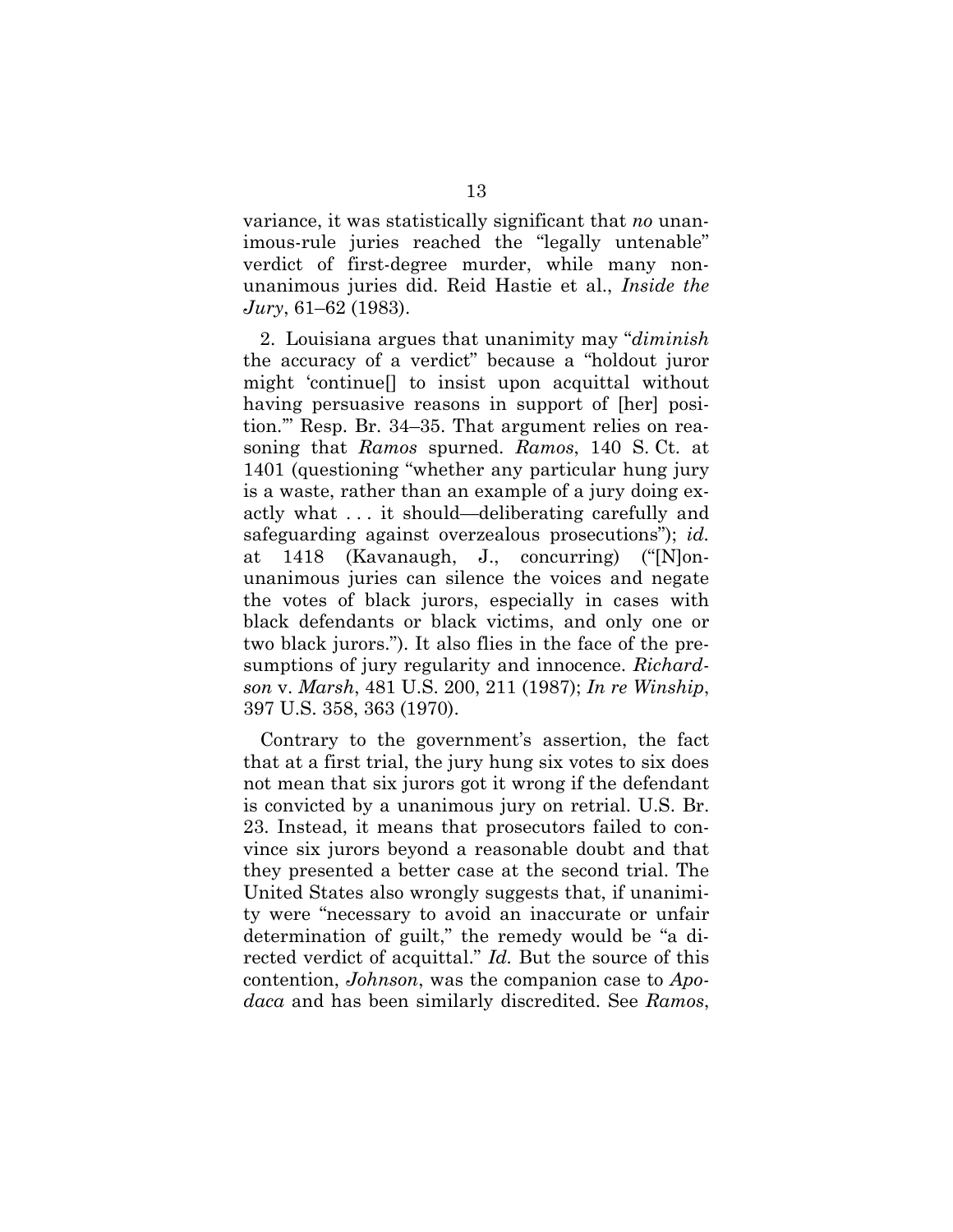140 S. Ct. at 1397. Moreover, the notion that a "watershed" rule requires acquittal runs headlong into *Gideon*—the remedy for a *Gideon* violation is retrial, *not* "a directed verdict."

Louisiana's conjecture about holdout jurors also proves too much, Resp. Br. 34–35, as these arguments would apply with equal force in the capital context. Yet no one disputes that jury unanimity is necessary for ensuring accurate outcomes in capital cases. Cf. *Jones* v. *United States*, 527 U.S. 373, 382 (1999) ("[W]e have long been of the view that '[t]he very object of the jury system is to secure unanimity by a comparison of views, and by arguments among the jurors themselves.'").

3. Louisiana looks to exoneration rates in a handful of other States (like Illinois, Texas, and New York) to show that non-unanimous juries are not measurably more inaccurate than unanimous juries. Resp. Br. 33–34. But those States are extreme outliers for exoneration rates, in part because of a documented history of prosecutorial abuse and police misconduct,[7](#page-21-0) making them poor comparators. Louisiana may be content to be among the States with the highest exoneration rates, but it is disingenuous to suggest Louisiana can find justification for non-unanimous juries because of the company it keeps.

Within Louisiana, the evidence suggests that nonunanimous verdicts are significantly less reliable

<span id="page-21-0"></span><sup>7</sup> *See, e.g.*, Noah Berlatsky, *When Chicago Tortured*, The Atlantic (Dec. 17, 2014), https://www.theatlantic.com/national/ archive/2014/12/chicago-police-torture-jon-burge/383839/; Jon Schuppe, *How One Texas County Drove a Record Rise in Exonerations*, NBC News (Mar. 8, 2017), https://www.nbcnews.com/ news/us-news/how-one-texas-county-drove-record-riseexonerations-n730161.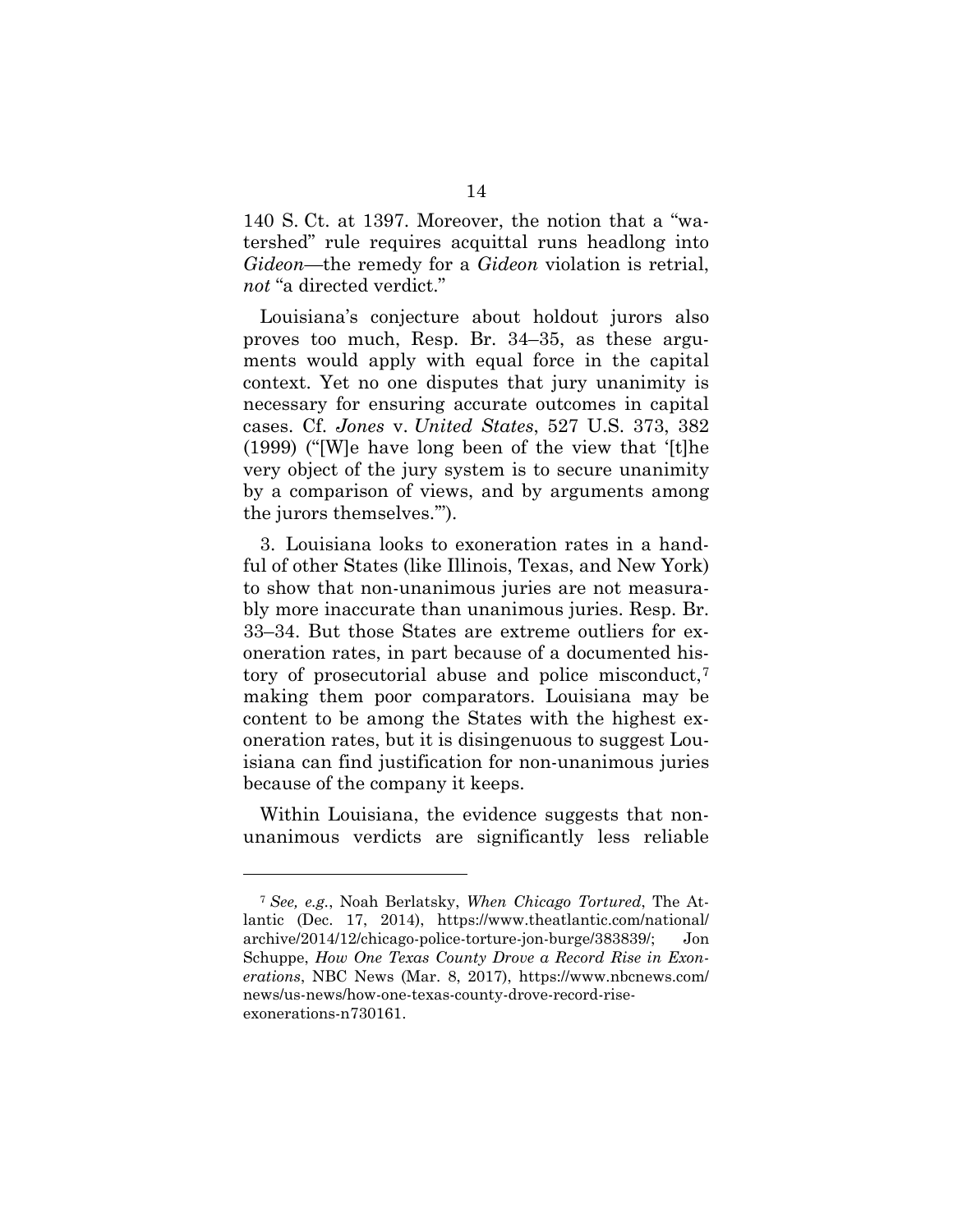than verdicts from unanimous juries. Louisiana concedes that fully *one quarter* of exonerations in the State involve non-unanimous juries, Resp. Br. 34, but misrepresents the data. Of the exoneration cases in which a non-unanimity rule was permitted at trial, almost *half* involved convictions obtained by a nonunanimous verdict. Innocence Project Br. 6–7. And according to a 2015 report by the National Registry of Exonerations, Louisiana was second in the *per capita*  rate of wrongful convictions. *Id.* at 6.

4. Finally, Louisiana looks to Mr. Edwards's own trial for anecdotal "proof" that non-unanimous juries reach accurate results, characterizing Mr. Edwards's taped confession as "overwhelming evidence" of guilt. Resp. Br. 37–38. But false confessions are a pervasive problem. For example, in 2019, 16% of exonerations across the country involved a false confession.[8](#page-22-0) And here the State's purportedly "overwhelming evidence" failed to convince at least one juror of guilt beyond a reasonable doubt. J.A. 17–39; Taylor Br. 5–13. In 48 other States (and now Louisiana), the view of a single juror that Mr. Edwards was *not* guilty would have prevented a conviction. If the State disagrees with the jury's assessment, it can retry the case.

## **C. Louisiana's minimal finality interests do not negate the watershed status of** *Ramos***.**

Louisiana contends that *Ramos* is not watershed because the State has significant reliance interests in preserving convictions obtained through unconstitutional and unjust jury practices, and that "racial is-

<span id="page-22-0"></span><sup>8</sup> Nat'l Registry of Exonerations, Annual Report 3 (Mar. 31, 2020), http://www.law.umich.edu/special/exoneration/Docum ents/Exonerations in 2019.pdf.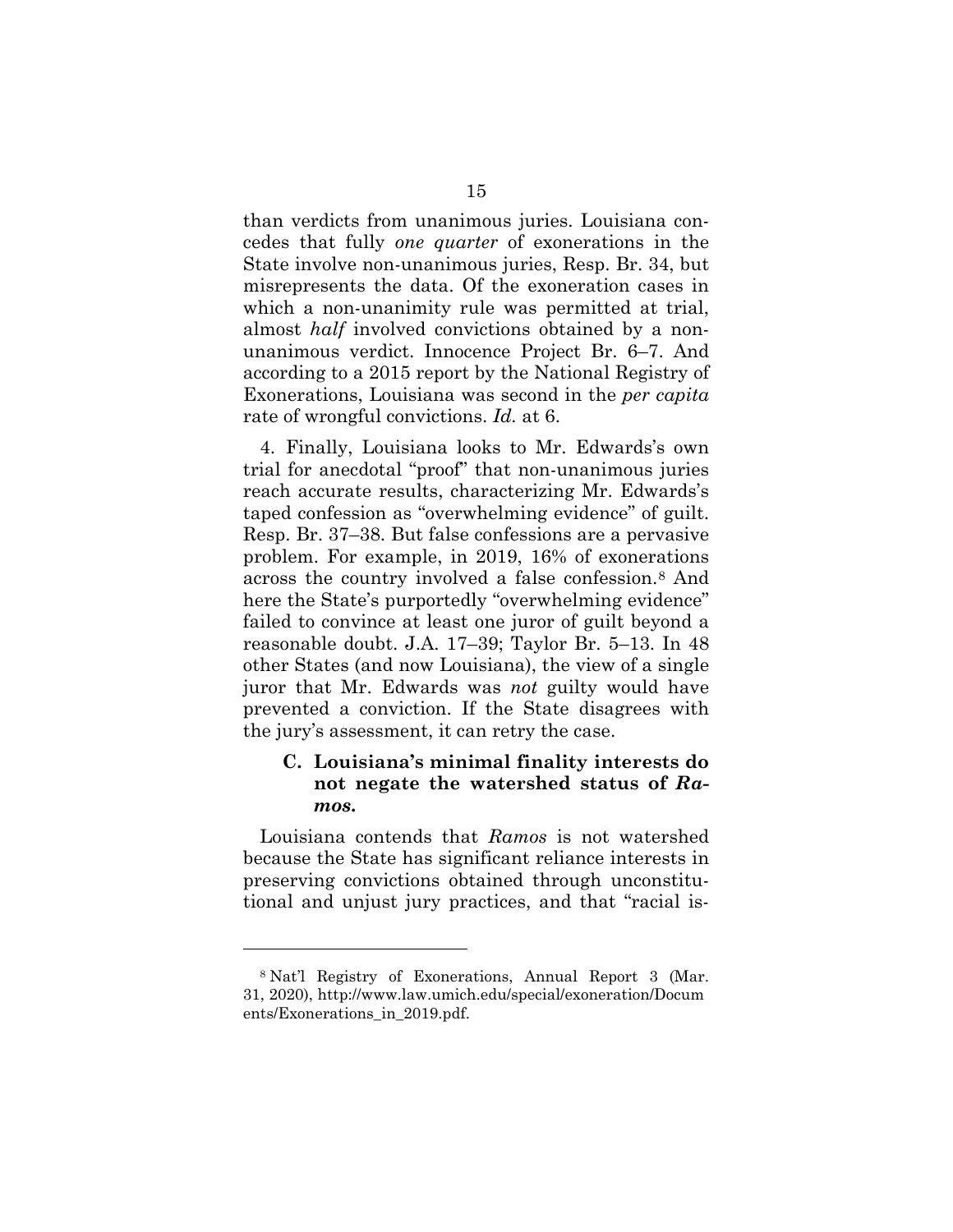sues" should not be considered. Resp. Br. 42–46. Neither contention is correct.

1. Louisiana's reliance interests are minimal. Applying *Ramos* retroactively would potentially affect about 1,600 cases in Louisiana, for which fewer than 1,000 have proof of a non-unanimous verdict. Promise of Justice Br. 10–11. Not all defendants will challenge their convictions in federal habeas due to other procedural hurdles, or considerations like the time remaining on their sentences as compared to the time for a retrial. And for many defendants, the prospect of a plea deal will be far more attractive than retrial.

In that scenario, Louisiana's criminal justice system will not collapse. In truth, it will hardly be burdened: even if all 1,600 potential cases in Louisiana were reopened and resolved in a single year, that would increase the criminal cases disposed of in Louisiana—roughly 140,000 per year—by barely *one percent*.[9](#page-23-0) Promise of Justice Br. 15–18. The criminal justice system has weathered retroactivity decisions of far greater magnitude. Oregon FPD Br. 13–15; DKT Liberty Project Br. 14–18.

Similarly, the United States expresses concern that retroactive application of *Ramos* "could . . . unsettle a significant number of federal sentences" that are "predicated on prior state convictions." U.S. Br. 1, 31. (citing, without further support, the Armed Career Criminal Act (ACCA), 18 U.S.C.  $\S 924(e)(1)$ ). That concern is unfounded. According to the U.S. Sentencing Commission, in the five judicial districts most

<span id="page-23-0"></span><sup>9</sup> Louisiana complains that some retrials will be hard because files were lost to floods. Resp. Br. 41. Evidentiary degradation is an issue whenever there is a retroactive rule, and the precise cause—whether hurricane, fire, or computer failure—is irrelevant under *Teague*.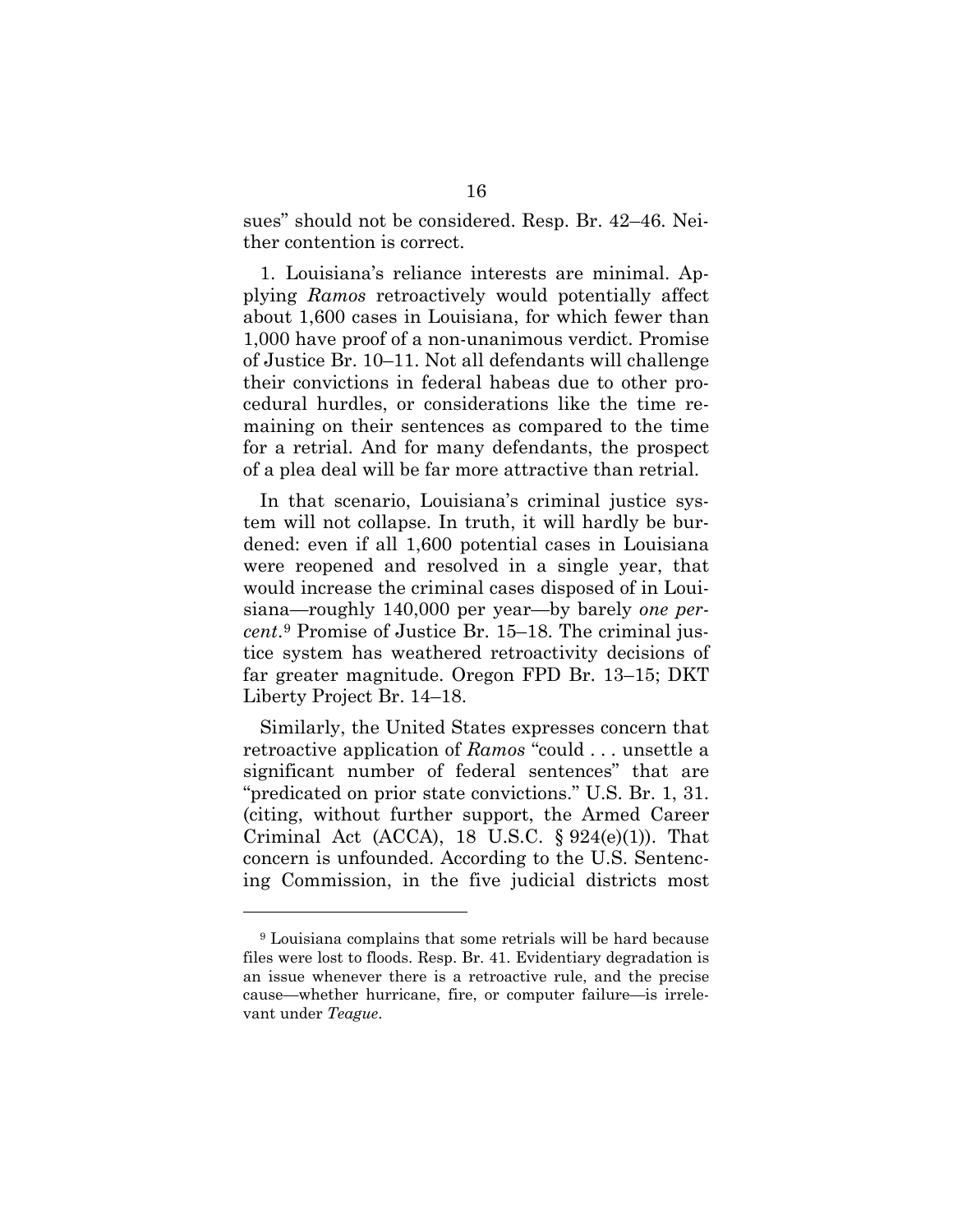likely at play—the Eastern, Middle, and Western Districts of Louisiana, the District of Oregon, and the District of Puerto Rico—there have been a combined total of 164 ACCA sentences imposed over the last 15 years; or, roughly 11 per year.[10](#page-24-0)

Even that number greatly overstates the actual impact. Dozens of "violent felony" predicate crimes in Louisiana, for instance, have long required a *unanimous* six-person jury, negating any impact from retroactivity. *E.g.*, La. Stat. Ann. § 14:34 (aggravated battery); *id.* § 14:37.4 (aggravated assault with a firearm); *id.* § 14:37.1 (drive-by shootings). And as amici point out, the vast majority of cases are resolved through pleas, Promise of Justice Br. 16, and most convictions obtained through trial came from a unanimous verdict, such that barely five percent of those incarcerated in Louisiana were convicted nonunanimously. *Id.* at 9–10 (1,677 out of 32,000 prisoners convicted non-unanimously). But even taking that percentage at face value,<sup>[11](#page-24-1)</sup> applying it to the  $164$  AC-

<u>.</u>

publications/research-publications/2018/20180315\_Firearms-

<span id="page-24-0"></span><sup>10</sup> *See* U.S. Sentencing Comm'n, *Commission Datafiles, Individual Offender Datafiles (2005–2019),* https://www.ussc.gov/ research/datafiles/commission-datafiles; *see also* U.S. Sentencing Comm'n, *Mandatory Minimum Penalties For Firearms Offenses In The Federal Criminal Justice System* (Mar. 2018), https://www.ussc.gov/sites/default/files/pdf/research-and-

Mand-Min.pdf. While individuals with state-crime predicates from Oregon, Louisiana, or Puerto Rico could hypothetically receive federal ACCA sentences in different judicial districts, the number is so low that it could not perceptibly increase the government's burden.

<span id="page-24-1"></span><sup>11</sup> Because plenty of individuals in this subset are, like Mr. Edwards, sentenced to life imprisonment—and thus unlikely to later commit a firearms offense that would subject them to AC-CA's mandatory minimums—five percent overstates the number.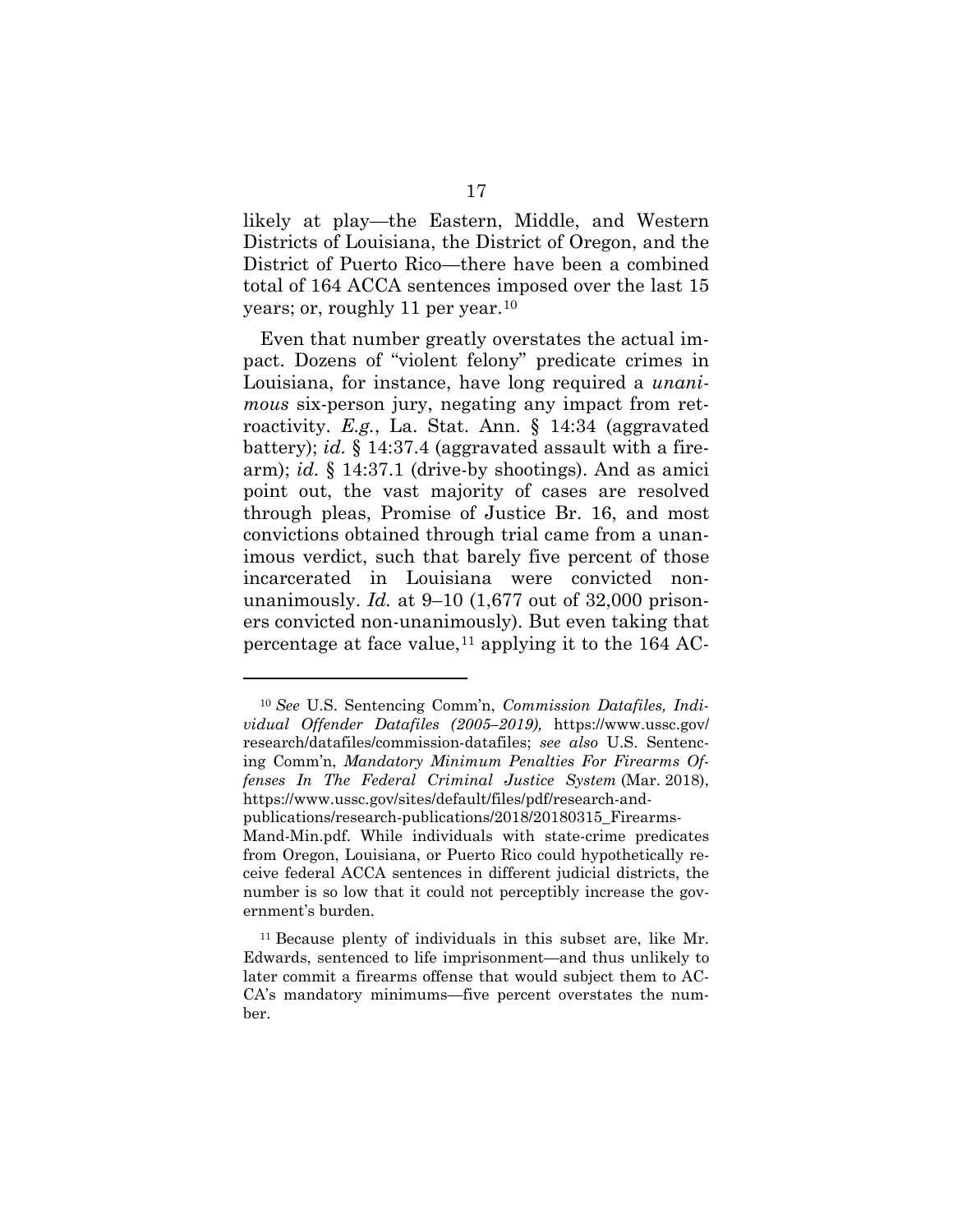CA sentences at issue over the last 15 years leaves roughly *eight sentences*, nationwide, that would potentially be affected. And even for those, the federal government will likely argue—as it routinely does that vacatur of a predicate state crime should not disturb the ACCA sentence.[12](#page-25-0) This minimal burden on the government is not nearly "significant" enough to let unconstitutional and unjust sentences stand. See *Ramos*, 140 S. Ct. at 1406 (noting that *United States* v. *Booker*, 543 U.S. 220 (2005), required vacating and remanding nearly 800 decisions).

2. The racist origins of non-unanimous juries also contravene any State interest in finality and repose. Louisiana first approved non-unanimous juries "as one pillar of a comprehensive and brutal program of racist Jim Crow measures against African-Americans." *Ramos*, 140 S. Ct. at 1417 (Kavanaugh, J., concurring); *accord* NAACP Br. 14–20; Center on Race, Inequality, and the Law Br. 5–12.

Yet Louisiana now maintains that the original nonunanimity rule "had no apparent racial motivation," Resp. Br. 42 n.47; contra *Ramos*, 140 S. Ct. at 1417 (Kavanaugh, J., concurring) ("[T]he 1898 constitutional convention expressly sought to 'establish the supremacy of the white race."'), and that the 1974 readoption of that rule erased any racial taint. Resp. Br. 42–43. True, in the 1970s, Louisiana purportedly

<span id="page-25-0"></span><sup>12</sup> *See* Opp. at 16, *Casey* v. *United States*, 138 S. Ct. 2678 (2018) (Mem.) (No. 17-1251) (arguing default because a prisoner failed to raise on direct appeal a challenge to the ACCA's residual clause despite "Justice Scalia ha[ving] adopted the view that the residual clause was vague"); U.S. Br. at 11–12, *Tribue*  v. *United States*, 929 F.3d 1326 (11th Cir. 2019) (No. 18-10579) (arguing government can substitute a different, previously unrelied-upon conviction to maintain an ACCA sentence on collateral review if a state-crime predicate is later vacated).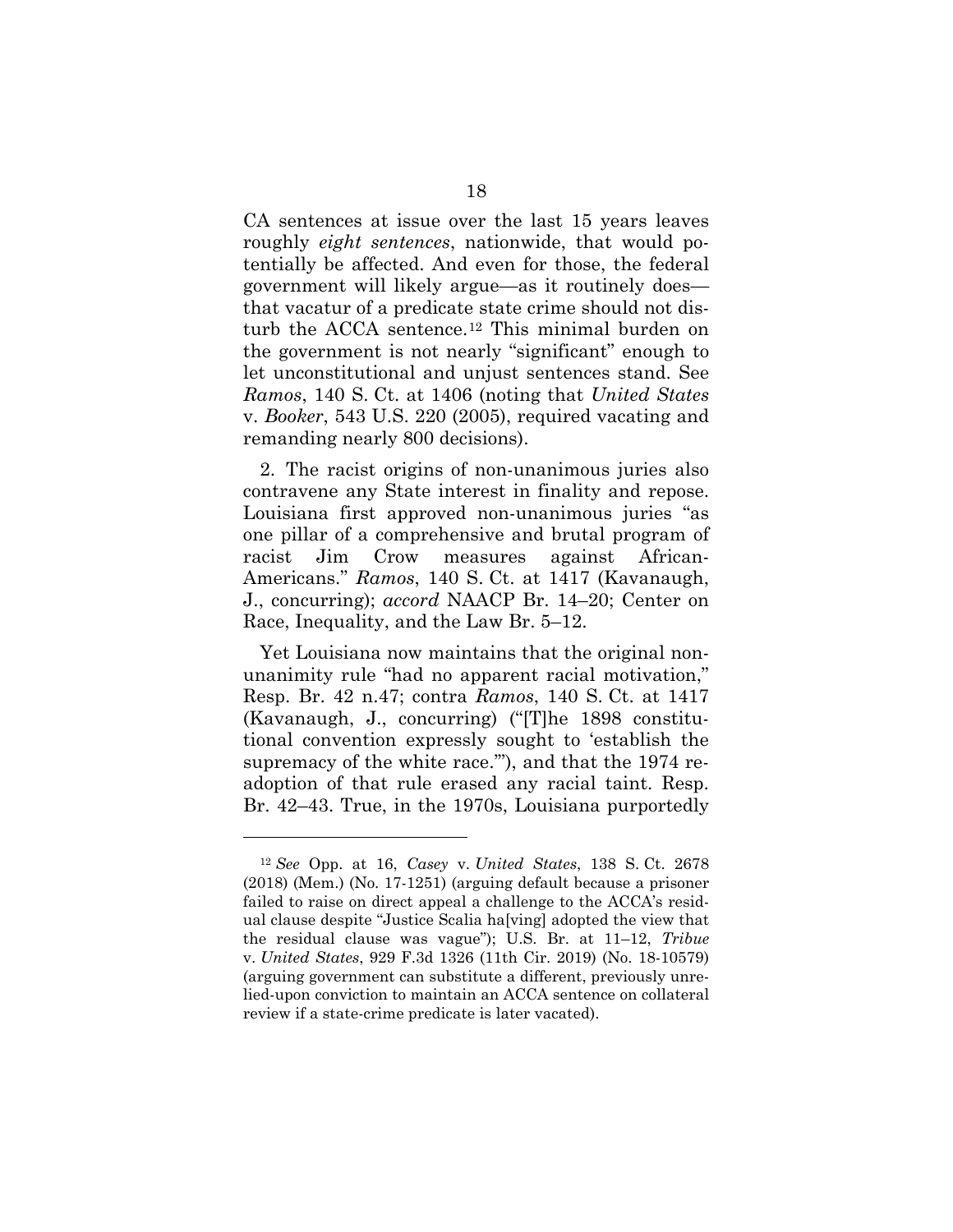re-enacted its non-unanimous rule for "judicial efficiency." Resp. Br. 13. But that was of no moment in *Ramos*, and even less so here. Members of this Court have since recognized that "the original motivation for the laws mattered," notwithstanding subsequent re-ratification. *Espinoza* v. *Mont. Dep't of Revenue*, 140 S. Ct. 2246, 2268 (2020) (Alito, J., concurring).

Louisiana's non-unanimity law was "thoroughly racist in its origins and has continuing racially discriminatory effects." *Ramos*, 140 S. Ct. at 1419 (Kavanaugh, J., concurring). The State has no legitimate interest in avoiding retroactivity, but for its desire to let Mr. Edwards and others like him languish in prison. *Id.* at 1408 (opinion of Gorsuch, J., joined by Ginsburg, Breyer, and Sotomayor, JJ.); Promise of Justice Br. 20–23; Innocence Project Br. 1A–14A; Human Rights for Kids Br. 2–15; DKT Liberty Project Br. 11–12. But, as Members of this Court asked in *Ramos*, "where is the justice in that?"

### **III. AEDPA DOES NOT BAR RETROACTIVE APPLICATION OF** *RAMOS***.**

1. This Court's own question presented is limited to the following: whether *Ramos* "applies retroactively to cases on federal collateral review." It thus need only decide whether *Ramos* is retroactive under *Teague*, and not whether Mr. Edwards is entitled to habeas relief. See *San Remo Hotel, L.P.* v. *San Francisco*, 545 U.S. 323, 327 n.1 (2005).

The State admits that "*Teague* provides a 'threshold . . . analysis' that courts must conduct *before* 'performing any analysis required by AEDPA.'" Resp. Br. 46–47; see also *Horn* v. *Banks*, 536 U.S. 266, 272 (2002) (per curiam) (explaining that "[t]he AEDPA and *Teague* inquiries are distinct," and describing *Teague* as "threshold"). The question presented in-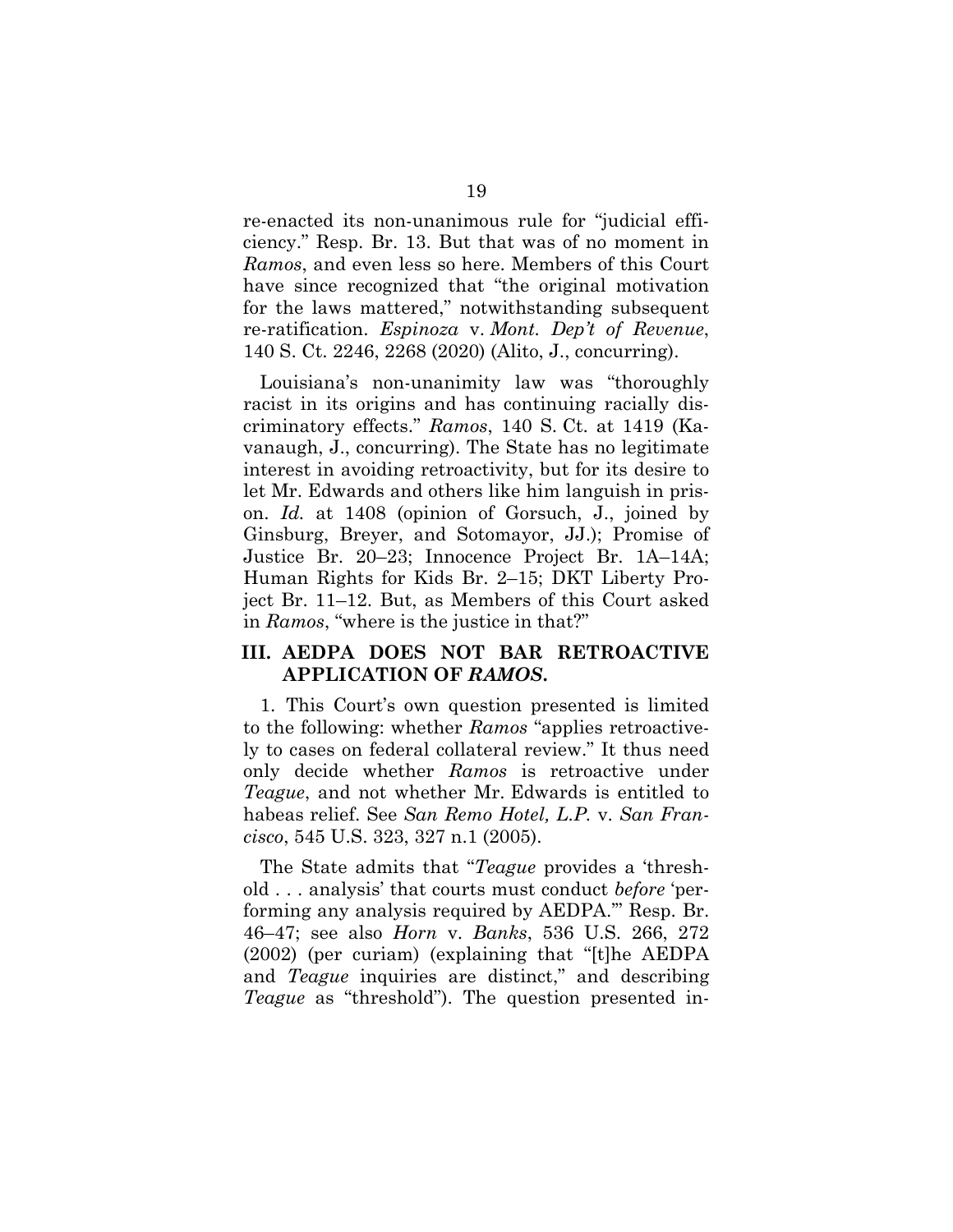volves only this first step: whether *Ramos* is retroactive under *Teague*. See *Welch* v. *United States*, 136 S. Ct. 1257, 1264 (2016) ("The normal framework for determining whether a new rule applies to cases on collateral review stems from the plurality opinion in *Teague*."); *accord* U.S. Br. 9 n.\* (observing "the question presented does not clearly reference Section 2254(d)," and requesting supplemental briefing if reached). The Court did not ask the parties to address the question reserved in *Greene* v. *Fisher*, 565 U.S. 34, 39 n. $*(2011)$ , and it need not reach that significant issue here and now.

2. If the Court is inclined to reach the distinct AEDPA issue, it should permit supplemental briefing for the parties to present their divergent views. Ultimately, however, the Court should reject the State's AEDPA arguments.

*First*, Louisiana argues AEDPA's relitigation bar forecloses relief because, when Mr. Edwards's petition was adjudicated, fair-minded jurists reasonably could have believed a single-Justice concurrence in *Apodaca* was binding. Resp. Br. 48–49. This argument defeats itself. Louisiana advances it only *if* the Court finds *Ramos* did *not* announce a "new rule." *Id.* at 46. But "old" rules are presumptively retroactive, *Whorton*, 549 U.S. at 416, and are equivalent to "clearly established Federal law" under § 2254(d)(1). *Chaidez*, 568 U.S. at 348 n.4; *Williams* v. *Taylor*, 529 U.S. 362, 412 (2000) ("[W]hatever would qualify as an old rule under our *Teague* jurisprudence will constitute 'clearly established Federal law.'").

*Second*, Louisiana argues AEDPA forecloses retroactivity under "any *Teague*-like exceptions." Resp. Br. 50–52. According to the State, Congress intended to forbid retrospective application of "new" rules to firsttime habeas petitioners while allowing second or suc-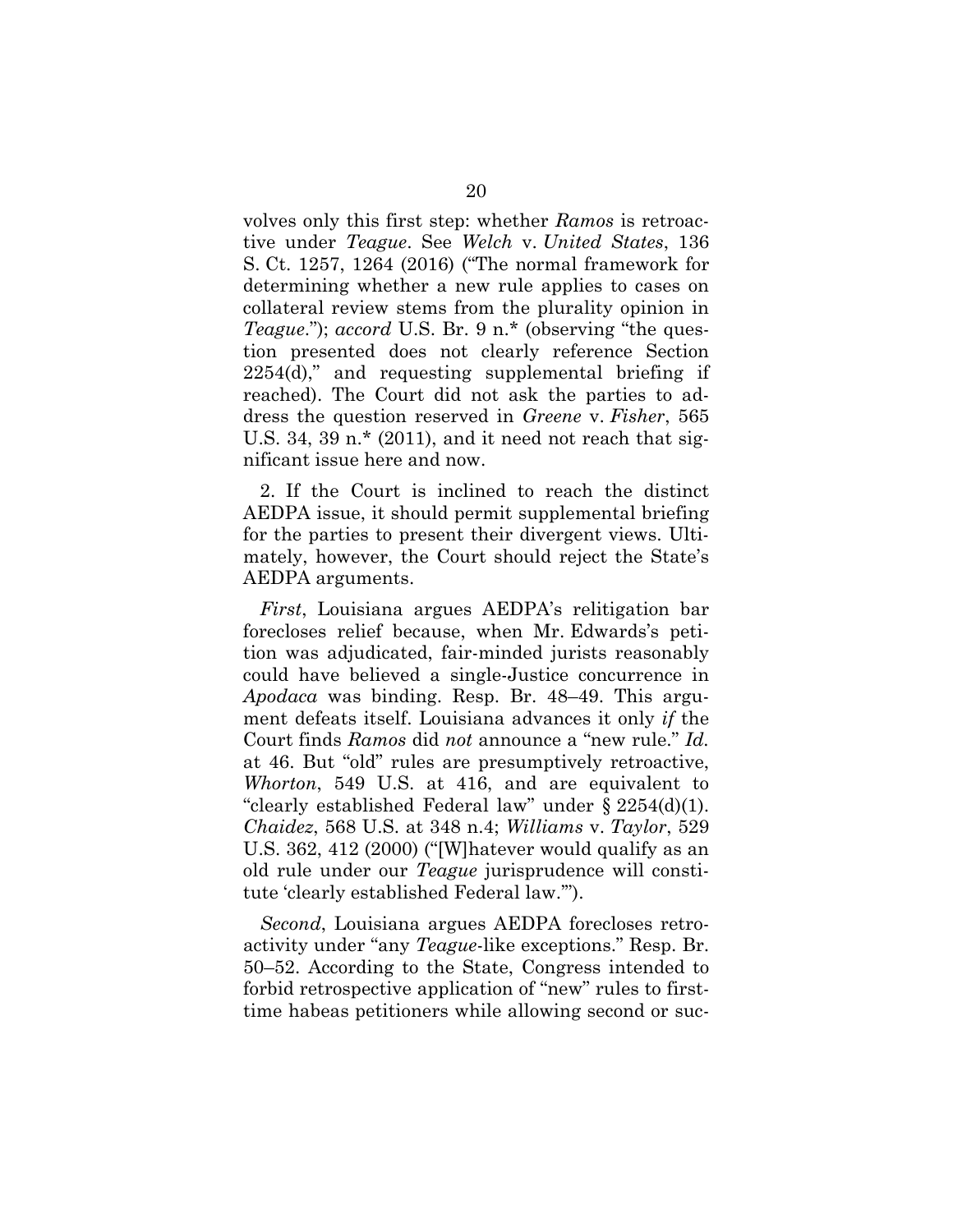cessive petitioners to seek that same relief. *Id.* at 51– 52. That is untenable. "[A] statute is to be read as a whole . . . since the meaning of statutory language, plain or not, depends on context." *King* v. *St. Vincent's Hosp.*, 502 U.S. 215, 221 (1991). It is implausible that one part of AEDPA, 28 U.S.C. § 2244(b)(2)(A), would explicitly allow successive habeas petitioners to pursue relief based on new rules, while another section, 28 U.S.C. § 2254(d)(1), would deny that relief for diligent, first-time petitioners. Section 2244 imposes *additional* gatekeeping requirements on successive petitions to preserve judgments that have already survived one round of collateral attack. *Magwood* v. *Patterson*, 561 U.S. 320, 333–34 (2010). Those strict requirements make sense only if petitioners *could have* brought all constitutional claims the first time around.

Lower courts correctly understand AEDPA to permit relief under Section 2254(d)(1) based on new "substantive" or "watershed" rules made retroactive by the Supreme Court. *E.g.*, *Williams* v. *Cain*, 229 F.3d 468, 475 (5th Cir. 2000); *Muhleisen* v. *Ieyoub*, 168 F.3d 840, 844 n.2 (5th Cir. 1999). That is consistent with AEDPA's structure. Sections 2254(e)(2) and 2244(b)(2) incorporate the *Teague* doctrine. Congress would not have included those provisions if Section 2254(d)(1) ultimately foreclosed relief for all new rules made retroactive by the Supreme Court. A contrary interpretation would raise serious constitutional concerns. Cf. *Montgomery* v. *Louisiana*, 136 S. Ct. 718, 729 (2016) (recognizing *Teague* exception for substantive rules has constitutional dimensions). And if any ambiguity exists, it should be resolved in favor of the habeas petitioner. *E.g.*, *McQuiggin* v*. Perkins*, 569 U.S. 383, 392 (2013); *Holland* v. *Florida*, 560 U.S. 631, 645 (2010).